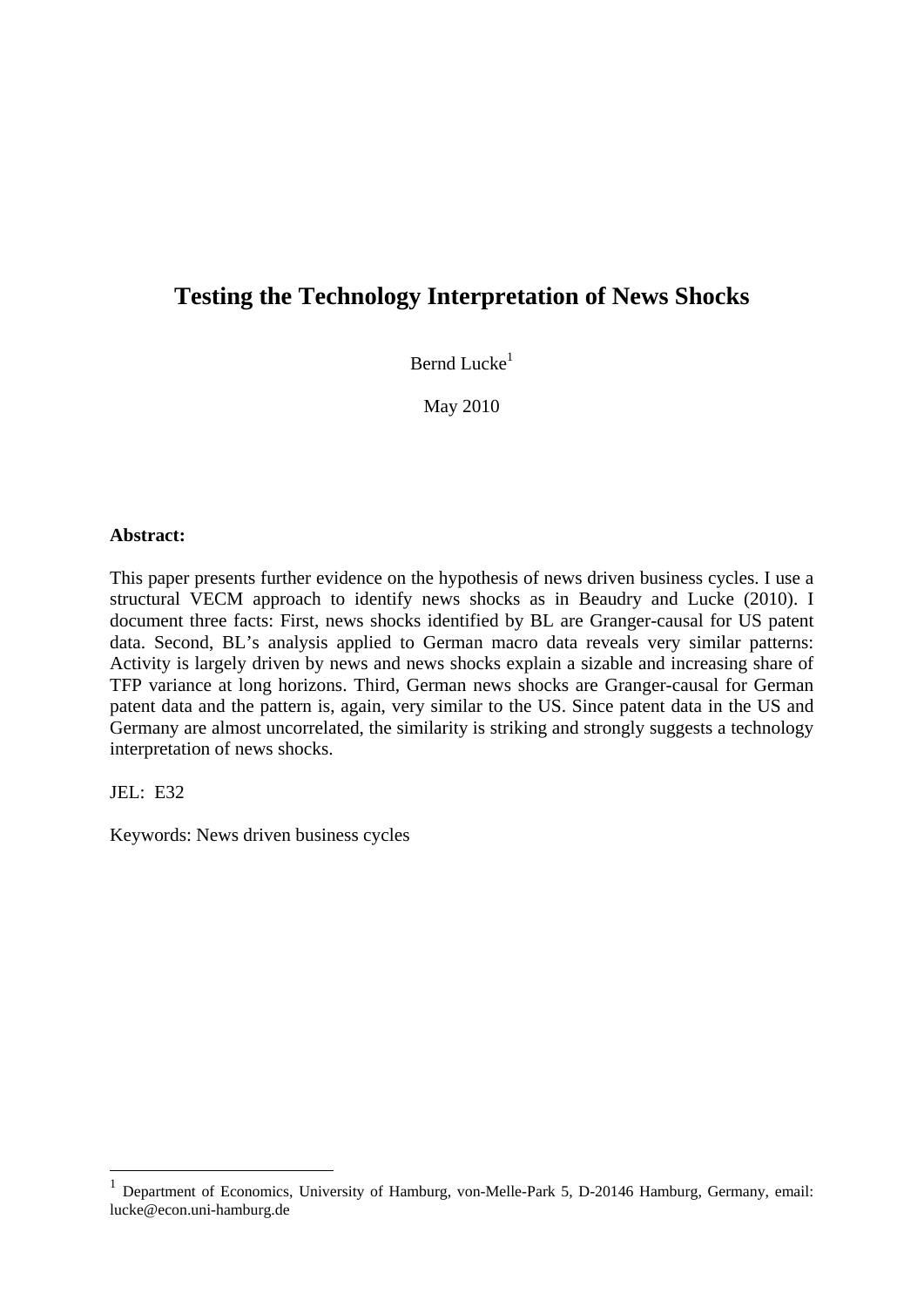# **I. Introduction**

New hypotheses about driving forces of business cycles have emerged in recent years. Traditionally, either the real business cycle (RBC) or the New Keynesian paradigm have dominated the views on what kind of shocks might be the major causes of medium-run fluctuations in aggregate economic activity. Consistent with the former, Shapiro and Watson (1988), King et al. (1991) or Galí (1992) found a dominant role of supply shocks in the variance of output, while a perceived negative correlation of hours and technology shocks led e. g. Galí (1999), Francis and Ramey (2005) and many others to attribute most explanatory potential for business cycles to non-technology shocks.

Recently, however, Fisher (2006) and Beaudry and Portier (2006) have revived the debate by suggesting that technology shocks might not take the form of surprise shocks to total factor productivity (TFP), the workhorse of most RBC models. Fisher, following Greenwood, Hercovitz and Krusell (1997), distinguishes between shocks to disembodied and embodied technology. He finds the former to be unimportant indeed, but claims that shocks to investment specific technology (IST) are the major source of hours variance. Simultaneously, Beaudry and Portier (2006) suggest expectational shocks reflecting news about future technological developments as an important force behind macro fluctuations. Jaimovich and Rebelo (2009) present a formal model in which such shocks generate comovement between the main macro aggregates – a nontrivial issue, as Beaudry and Portier (2007) have shown.

Given various competing hypotheses about the major source of fluctuations in aggregate activity, Beaudry and Lucke (2010) (henceforth BL) use structural vector error correction models to identify alternative types of shocks and quantify their explanatory power for hours, output and investment. They find that news shocks (identified as shocks orthogonal to embodied and disembodied technology variables on impact) account for most of the observed forecast error variance in macroeconomic activity across different identification schemes, samples and sets of variables. They interpret the news shocks as technological since they find a significant long run response of TFP to news shocks. Also, news shocks account for a substantial share of TFP variance at longer horizons.

Given the seemingly important role of news shocks for aggregate activity, BL's interpretation of news as anticipation of technological advances deserves further scrutiny. There are at least three possibilities to test the technology interpretation of news shocks: First, if news are mainly news about future technology, then these news should be followed by an increase in the number of granted patents for inventions which develop or extend this technology. This implies that identified news shocks should be Granger-causal for patents. Second, technological news should not only affect US stock markets, but also affect the markets of other technologically advanced countries. Hence we should expect that the same identification strategy, applied to data of a different country should also uncover shocks which drive both activity and (in the lower frequencies) *tfp*. I will test this hypothesis with German data. Third, if German news shocks are news about technology, they should also be Granger causal for (German) patents. Since US and German patent data are virtually uncorrelated, this test should be hard to pass unless the technology interpretation of news shocks is indeed true.

The paper is organized as follows: Section II briefly reproduces BL's benchmark case. The structural residuals labeled "news shock" and data for granted patents are used to test for Granger causality (in both directions). Section III identifies news shocks in German macro data and assesses their impact on aggregate activity. Section IV is devoted to testing for a causal link between German news and patent data. Section V concludes.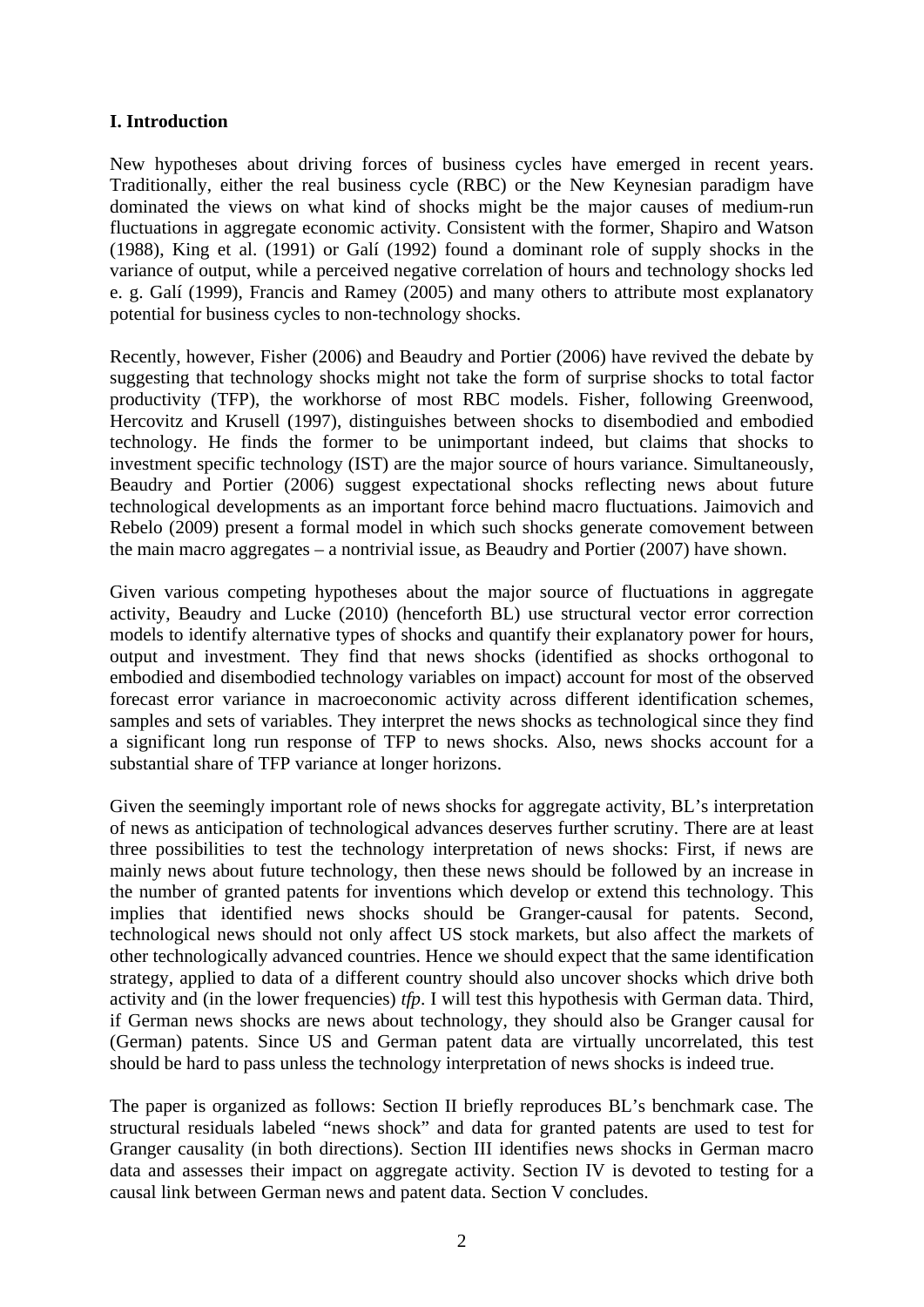#### **II. News shocks and patents in the US**

BL study the relative importance of several candidate explanations of macroeconomic fluctuations in a setting which allows these shocks to compete. They use a structural vector error correction approach (SVECM) to isolate five shocks commonly discussed in the literature: Surprise changes to disembodied technology, surprise changes to embodied technology, news shocks, monetary policy shocks and preference shocks. They mainly work with a five-dimensional VECM composed of measured total factor productivity (*tfp*), the inverse of the relative price of investment goods (*pi*), an index of stock prices (*sp*), hours worked (*h*), and the Fed funds rate (*int*). Intuitively, the reasons for choosing these variables are (i) measured TFP should largely be driven by shocks to disembodied technology, (ii) the relative price of investment goods should be an indicator of investment specific technological change<sup>2</sup>, (iii) the value of stock prices should help isolate news about future technological developments, (iv) hours worked is a good indicator of aggregate activity, the main focus of business cycle analysis, and (v) the fed funds rate should help identify monetary policy shocks.

Collect these variables (in this order) in the vector *K*-dimensional vector  $y_t$ , i. e.  $K=5$ . Assume this vector is integrated of order one and can be represented as a vector autoregressive (VAR) process of order  $p < \infty$ . Allowing for  $r > 0$  co-integrating vectors, the error-correction representation of the process is given by

$$
\Delta y_{t} = \alpha \beta^{T} y_{t-1} + \sum_{j=1}^{p-1} \Gamma_{j} \Delta y_{t-j} + u_{t}
$$
 (1)

where  $\alpha$  and  $\beta$  are  $K \times r$  matrices of loading coefficients and co-integrating vectors, respectively, the  $\Gamma_i$ 's,  $j = 1,..., p-1$ , are  $K \times K$  coefficient matrices and  $u_t$  are the reduced form error terms. These can be thought to be linear combinations of the structural shocks  $\varepsilon$ whose covariance matrix is the identity matrix  $I<sub>K</sub>$ . Since the covariance matrix of  $u<sub>t</sub>$  is nonsingular, there exists a nonsingular matrix *B* such that  $u_t = B\varepsilon_t$ . This matrix is not unique and suitable assumptions must be imposed on its coefficients to identify it. The structural model, a *B*-model in the sense of Lütkepohl (2005), is then obtained from (1) by applying the Granger Representation Theorem:

$$
y_t = L\sum_{\tau=1}^{t-1} \varepsilon_\tau + B\varepsilon_t + \sum_{\tau=1}^{\infty} \Xi_\tau^* B\varepsilon_{t-\tau} + y^0
$$
 (2)

where  $y^0$  is a vector of initial conditions,  $1 \quad \searrow \quad 7^{-1}$ 1  $:=\beta_+ \left[ \alpha_+ \right] I_K - \sum \Gamma_i \left[ \beta_+ \right] \left[ \alpha_+ \right]$ *p K*  $\angle$ <sup>1</sup> *i*  $L \coloneqq \beta_+ \alpha_+ \perp I_K - \sum \Gamma_i \lfloor \beta_+ \rfloor - \alpha_+ \perp B$  $-1$   $\qquad$   $\qquad$   $\qquad$   $\qquad$   $\qquad$   $\qquad$   $\qquad$   $\qquad$   $\qquad$   $\qquad$   $\qquad$   $\qquad$   $\qquad$   $\qquad$   $\qquad$   $\qquad$   $\qquad$   $\qquad$   $\qquad$   $\qquad$   $\qquad$   $\qquad$   $\qquad$   $\qquad$   $\qquad$   $\qquad$   $\qquad$   $\qquad$   $\qquad$   $\qquad$   $\qquad$   $\qquad$   $\qquad$   $\qquad$   $\qquad$   $\qquad$   $\mathcal{L}_\perp \mid u_\perp \mid u_K - \sum_{}^{} \mathbf{1} \cdot_i \mid \mu_\perp \mid u_\perp$  $= \beta_{\perp} \left[ \alpha_{\perp} \left( I_K - \sum_{i=1}^{p-1} \Gamma_i \right) \beta_{\perp} \right]^{-1} \alpha_{\perp} B$  is a  $K \times K$ matrix with rank *K-r*,  $\alpha_{\perp}, \beta_{\perp}$  denote orthogonal complements of  $\alpha, \beta$ , respectively, and the matrices  $\Xi_j^*$ ,  $j = 1,..., \infty$ , are absolutely summable, i. e.  $\lim_{\tau \to \infty} \Xi_{\tau}^* = 0$ . Hence, in terms of structural interpretation, *L* is the long run multiplier matrix of the structural shocks  $\varepsilon$  and *B* is the corresponding short run impact matrix.

 $2$  This follows Fisher (2006).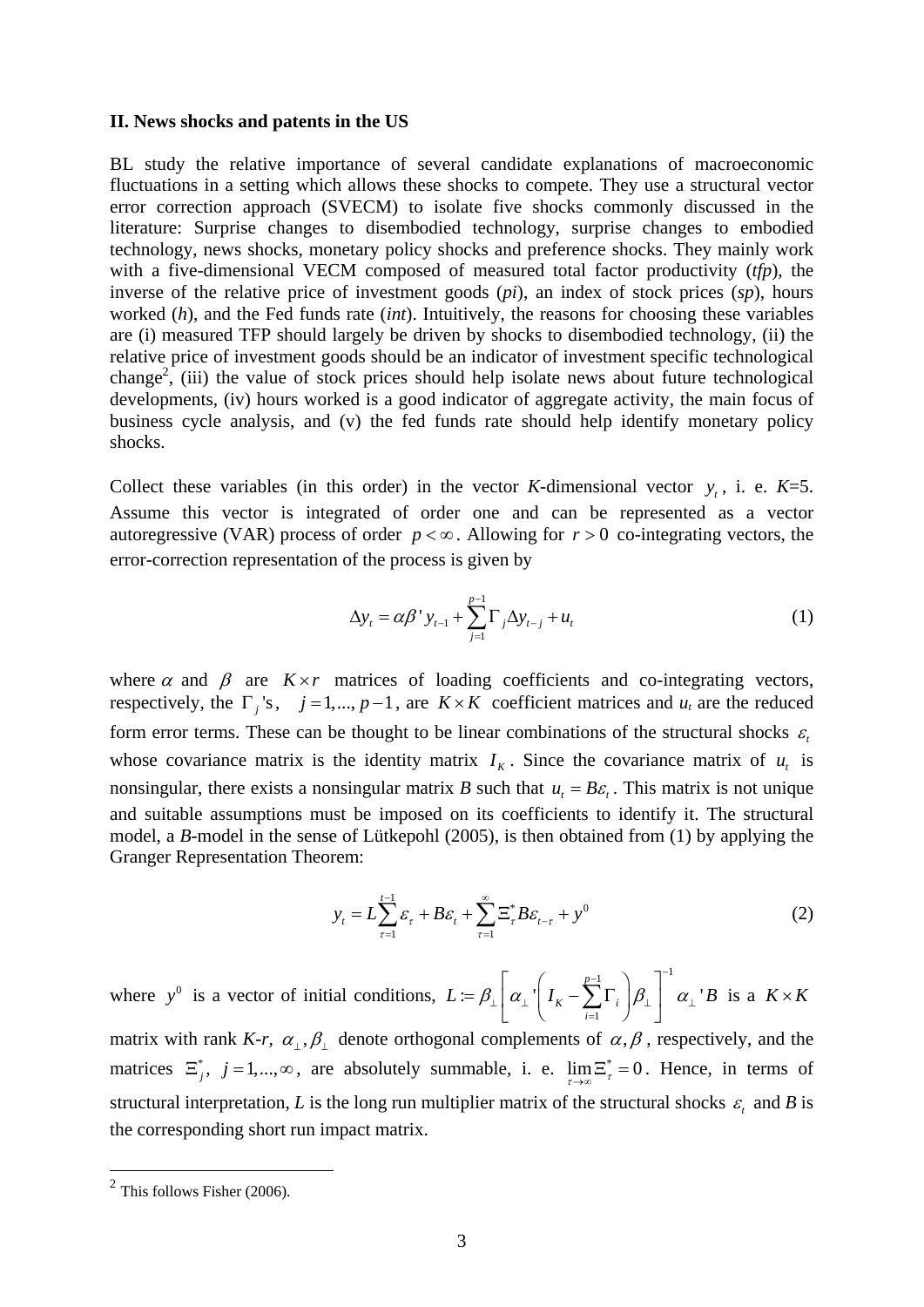Identification of the structural shocks requires (at least) *K*(*K* −1)/2 restrictions on *B* =:(*b<sub>ii</sub>*) and  $L = (l_{ij})$ , i. e. at least ten restrictions in the case of  $K = 5$ . BL's benchmark identification imposes only few long-run restrictions since at least the three types of technology shocks may well cause permanent effects and should, therefore, be completely unrestricted in the long run. IST shocks are identified as orthogonal on impact to *tfp* and news shocks are identified as orthogonal to measures of both embodied and disembodied technology on impact. Monetary shocks are assumed to have no contemporaneous effect on economic activity, cf. e. g. Bagliano and Favero (1998). The "preference shock" is, in fact, very general, it is identified as any non-technology, non-monetary shock. For a detailed discussion of the identifying assumptions, see BL. Here I just summarize the restrictions of ID1, BL's benchmark identification scheme, in matrix notation, where stars denote unrestricted entries:

$$
B = \begin{pmatrix} * & 0 & 0 & 0 & 0 \\ * & * & 0 & 0 & 0 \\ * & * & * & * & * \\ * & * & * & * & 0 \\ * & * & * & * & * \end{pmatrix}, \quad L = \begin{pmatrix} * & * & * & 0 & 0 \\ * & * & * & * & * \\ * & * & * & * & * \\ * & * & * & * & * \end{pmatrix}
$$
 (3)

Estimating the VECM with three cointegrating vectors and five lags in differences as BL do yields the results depicted in Figure 1 and 2: News shocks explain most of the variance of hours at any business cycle frequency beyond the first three quarters and they explain a gradually increasing share of *tfp* variance. Also, news shocks generate strong positive responses of hours, much more so than surprise TFP or IST shocks. The second-most important shocks for hours seem to be non-technology shocks (monetary or non-monetary). BL show that these results are very robust across different choices of underlying variables, sample lengths and a broad range of identification schemes.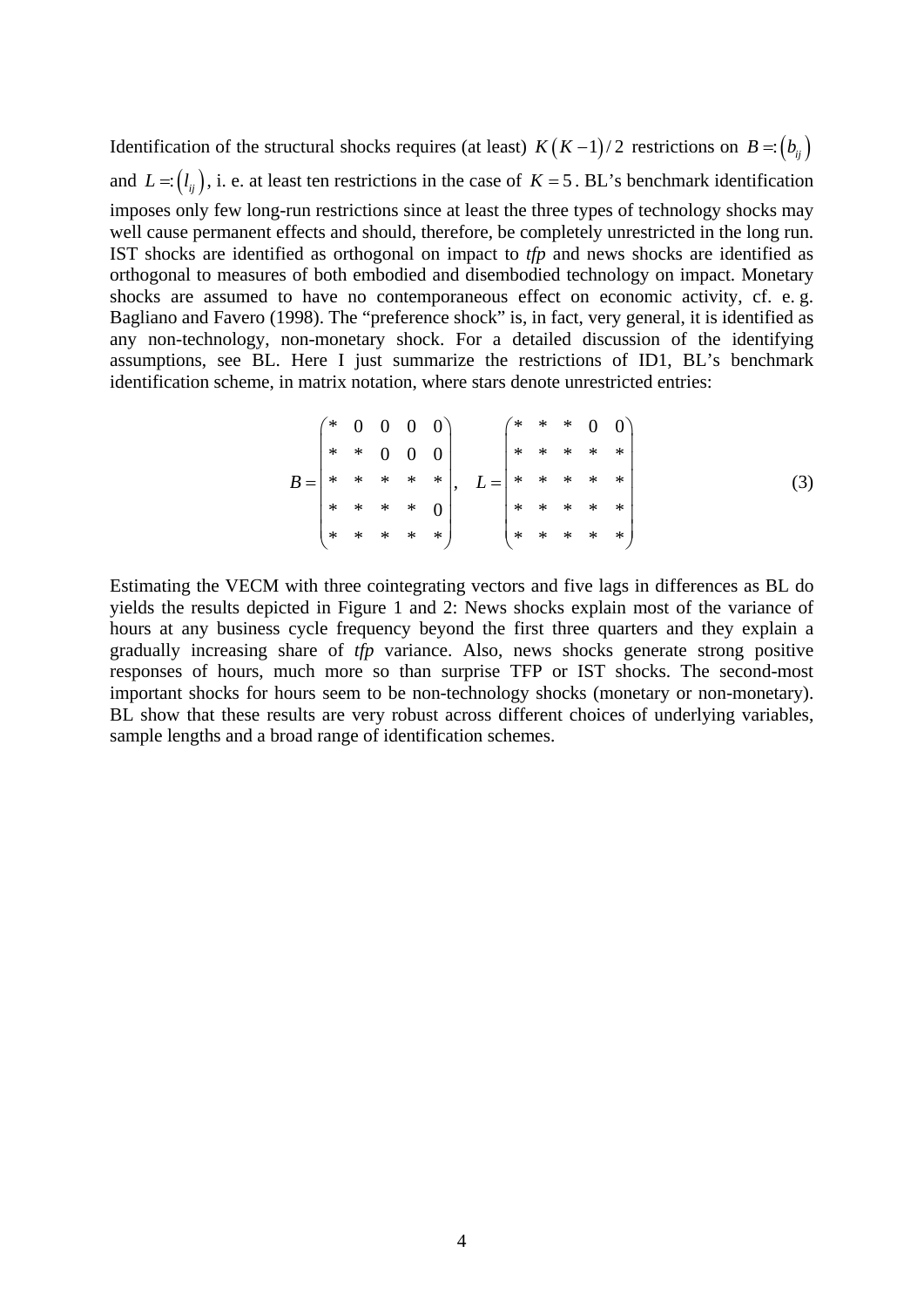

Figure 1: FEVDs for BL's benchmark system, identification ID1

Figure 2: Selected Impulse Responses for BL's benchmark system, identification ID1



Impulses are given in columns, responding variables in rows. Solid lines are estimated impulse responses, dashed are two standard errors bootstrapped confidence intervalls (Hall)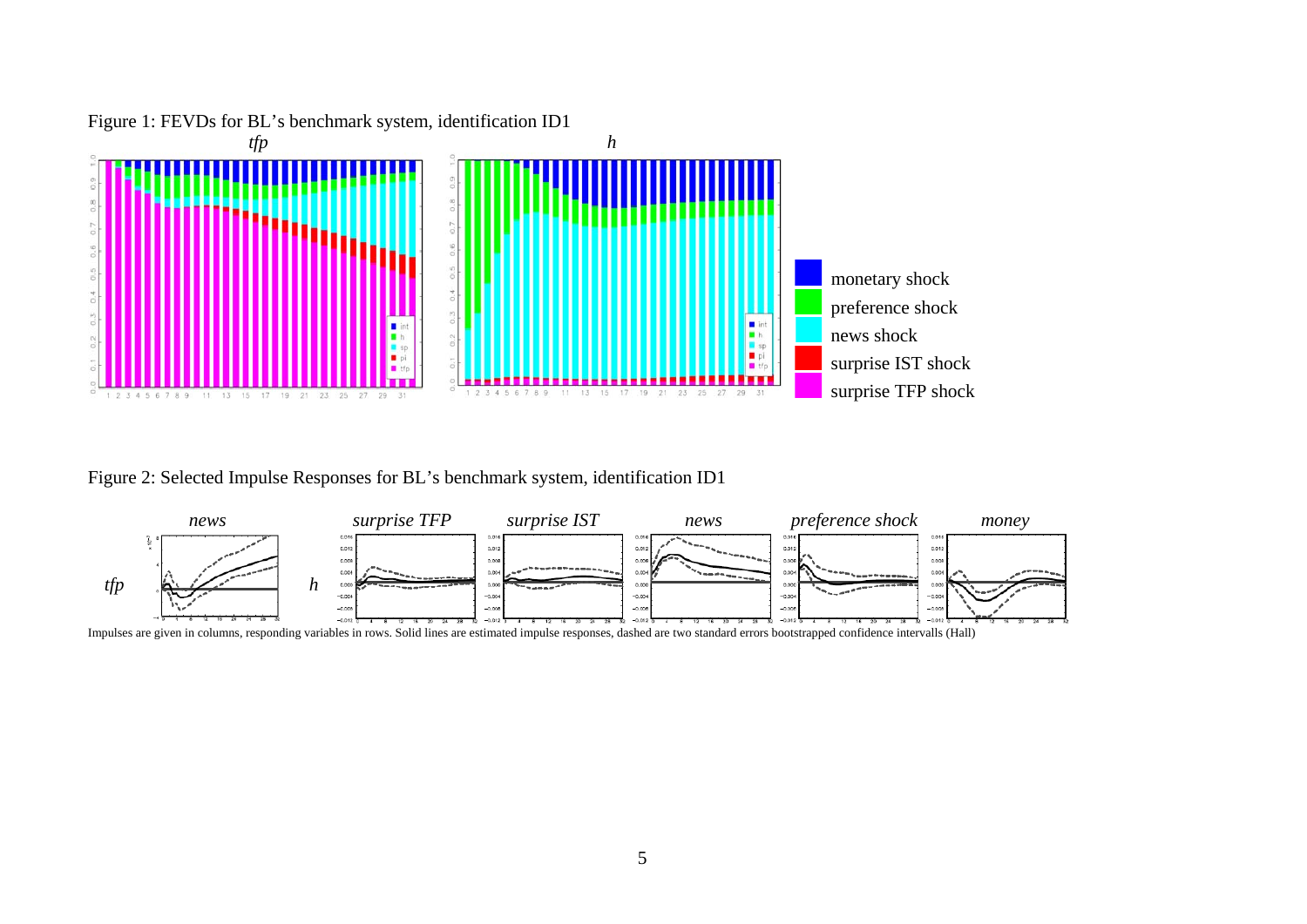The type of evidence uncovered by BL seems to suggest that news shocks as a driving force of macro fluctuations are essentially technological. Since a significant effect of news on *tfp* becomes visible only after four years or more, one might speculate that news convey early information on inventions, i. e. at a point in time where substantial refinements and developments are still required to make the new technology efficiency enhancing. If this were true, news should trigger patents related to the basic invention. I will therefore test if the news shocks identified by BL are associated with a subsequent increase in the number of patents granted by the United States Patent and Trademark Office (USPTO).

I use the NBER U.S. Patent Citations Data File whose main features are explained in Hall, Jaffe and Trajtenberg (2001). The data set is weakly and covers 37 complete years (1963- 1999). It includes all the utility patents granted during that period, totaling 2,923,922 patents. I extract two time series from this data base, one counting only those patents where the country of the first inventor is the US (series PATUS), a second one counting all granted patents (PATALL).

The patent data can, in principle, be aggregated to quarterly frequency to match the frequency of the structural residuals. It is, however, not clear whether it is reasonable to suppose that news shocks are related to the number of granted patents by some stable quarterly pattern. After all, the average total pendency, i. e. the average time from filing a patent application until the final decision by the USPTO, fluctuates between 25 and 31 months in recent years, i. e. in the range of two quarters. It is likely that similar fluctuations have occured throughout the sample. I therefore aggregate both the patent data and BL's structural shocks to yearly frequency, conjecturing that some regularity between news about technological innovations and the number of granted patents may be observed on an annual rather than a quarterly basis of observation.

While the average time for granting a patent is more than two years, patent applications are made public by the USPTO "promptly after the expiration of a period of 18 months from the earliest filing date", cf. USPTO (2008, p. 121). Thus, an invention must be considered public knowledge not later than 18 months after filing. Arguably, some people or industries with similar interests might know about it much earlier. Thus, the news about inventions will usually precede the granting of patents. On average, the first grant may be expected within less than a year after publication of the patent application and other, related patents probably follow with more or less delay. The precise timing, of course, depends on the nature of the invention, the research environment of the applicant and its competitiors and the speed of examination by USPTO, among others.

To test for Granger causality, I first estimate simple bivariate VARs in one of BL's structural residuals and one of the patent measures. I include a constant and a linear trend as deterministic variables. The conventional lag selection criteria recommend either one or two lags in almost all cases, hence, to be on the safe side, I estimate all VARs with two  $\log s^3$ . I use a Jarque-Bera test with Lütkepohl orthogonalization to test for non-normality of the VAR residuals and do not find any significant deviation from normality, neither for single equation residuals nor for joint tests. It may be worth emphasizing this result since the news shocks are retrieved from stock price data which often give rise to fat-tailed residual distributions.

<sup>&</sup>lt;sup>3</sup> In a few cases, and only when the preference shock was involved, the recommended lag length was either two or three. I checked that estimating these systems with three rather than two lags did not change the results in any essential way.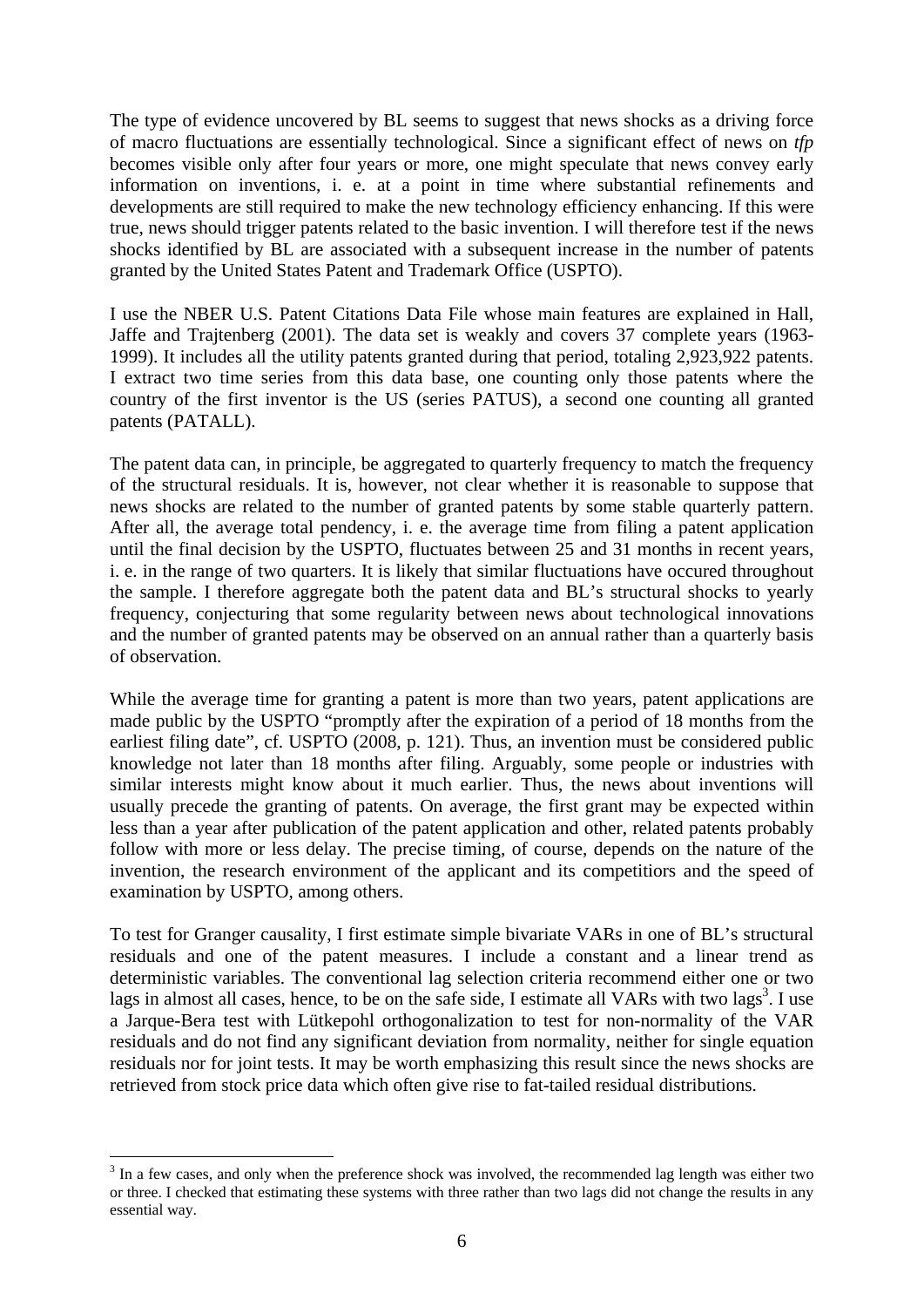| Table 1                                                                                                             |                    |            |             |            |       |               |  |
|---------------------------------------------------------------------------------------------------------------------|--------------------|------------|-------------|------------|-------|---------------|--|
| <b>Granger Causality Tests in Bivariate VARs</b>                                                                    |                    |            |             |            |       |               |  |
|                                                                                                                     | Dependent variable |            |             |            |       |               |  |
|                                                                                                                     | TFP                | <b>IST</b> | <b>News</b> | Preference | Money | <b>PATUS</b>  |  |
|                                                                                                                     | shock              | shock      | shock       | shock      | shock | <b>PATALL</b> |  |
|                                                                                                                     |                    |            |             |            |       |               |  |
| <b>TFP</b> shock                                                                                                    |                    |            |             |            |       | 0.971         |  |
|                                                                                                                     |                    |            |             |            |       | 0.975         |  |
| <b>IST</b> shock                                                                                                    |                    |            |             |            |       | 0.229         |  |
|                                                                                                                     |                    |            |             |            |       | 0.307         |  |
| News shock                                                                                                          |                    |            |             |            |       | 0.007         |  |
|                                                                                                                     |                    |            |             |            |       | 0.020         |  |
| Preference                                                                                                          |                    |            |             |            |       | 0.823         |  |
| shock                                                                                                               |                    |            |             |            |       | 0.926         |  |
| Money shock                                                                                                         |                    |            |             |            |       | 0.200         |  |
|                                                                                                                     |                    |            |             |            |       | 0.349         |  |
| <b>PATUS</b>                                                                                                        | 0.789              | 0.684      | 0.767       | 0.474      | 0.446 |               |  |
| <b>PATALL</b>                                                                                                       | 0.723              | 0.601      | 0.808       | 0.396      | 0.662 |               |  |
| Note: Each VAR consists of one of BL's structural shocks and either PATUS or PATALL. Given are the P-values for the |                    |            |             |            |       |               |  |

null hypothesis that the row variable does not Granger cause the column variable. The first entry in each cell refers to the VAR with PATUS, the second to the VAR with PATALL.

The results are given in Table 1. Patents do not seem to Granger-cause any of BL's structural shocks. Nor do TFP, IST, preference or money shocks Granger-cause either of the patent data series. But the news shocks are significant explanatory variables for both PATUS and PATALL.

I find the same type of result in a six-dimensional VAR comprising all of BL's structural shocks and either PATUS or PATALL (plus constant and linear trend). This system is also estimated with two lags. Again, the news schocks are Granger-causal for the patent data in both definitions. No other shock Granger-causes the patent data nor do the patent data Granger-cause the structural shocks<sup>4</sup>.

<sup>1</sup> <sup>4</sup> Moreover, the structural shocks are not Granger-causal for each other, with the exception of the news and TFP shocks which seem to Granger-cause the preference shock. This result might indicate some serial cross correlation between structural errors which should be independent by construction. However, the seemingly significant statistics could also be a mere statistical artifact: Observe that the probability of a type I error is 5% for a each single test and there are 25 tests of Granger-causal effects on the structural shocks for each patent variable.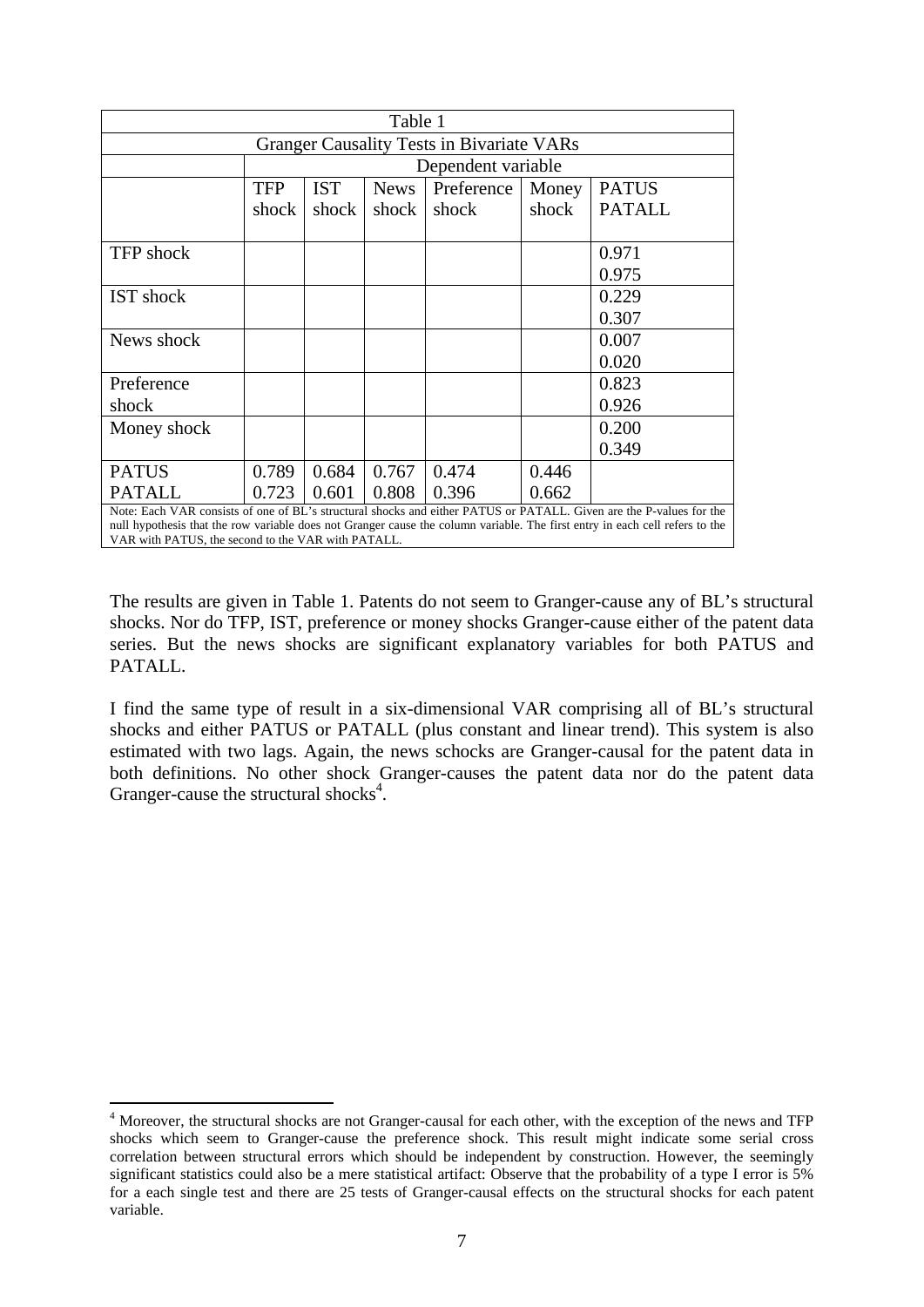| Table 2                                                                                                                                                                                                                                                                                                    |                    |            |             |            |       |               |  |  |
|------------------------------------------------------------------------------------------------------------------------------------------------------------------------------------------------------------------------------------------------------------------------------------------------------------|--------------------|------------|-------------|------------|-------|---------------|--|--|
| <b>Granger Causality Tests in Multivariate VARs</b>                                                                                                                                                                                                                                                        |                    |            |             |            |       |               |  |  |
|                                                                                                                                                                                                                                                                                                            | Dependent variable |            |             |            |       |               |  |  |
|                                                                                                                                                                                                                                                                                                            | <b>TFP</b>         | <b>IST</b> | <b>News</b> | Preference | Money | <b>PATUS</b>  |  |  |
|                                                                                                                                                                                                                                                                                                            | shock              | shock      | shock       | shock      | shock | <b>PATALL</b> |  |  |
|                                                                                                                                                                                                                                                                                                            |                    |            |             |            |       |               |  |  |
| <b>TFP</b> shock                                                                                                                                                                                                                                                                                           |                    | 0.399      | 0.356       | 0.032      | 0.582 | 0.389         |  |  |
|                                                                                                                                                                                                                                                                                                            |                    | 0.426      | 0.348       | 0.034      | 0.649 | 0.436         |  |  |
| <b>IST</b> shock                                                                                                                                                                                                                                                                                           | 0.880              |            | 0.213       | 0.580      | 0.323 | 0.096         |  |  |
|                                                                                                                                                                                                                                                                                                            | 0.870              |            | 0.203       | 0.596      | 0.353 | 0.116         |  |  |
| News shock                                                                                                                                                                                                                                                                                                 | 0.465              | 0.189      |             | 0.002      | 0.420 | 0.005         |  |  |
|                                                                                                                                                                                                                                                                                                            | 0.511              | 0.194      |             | 0.004      | 0.486 | 0.018         |  |  |
| Preference                                                                                                                                                                                                                                                                                                 | 0.462              | 0.564      | 0.657       |            | 0.341 | 0.197         |  |  |
| shock                                                                                                                                                                                                                                                                                                      | 0.482              | 0.563      | 0.656       |            | 0.383 | 0.344         |  |  |
| Money shock                                                                                                                                                                                                                                                                                                | 0.617              | 0.910      | 0.775       | 0.981      |       | 0.336         |  |  |
|                                                                                                                                                                                                                                                                                                            | 0.581              | 0.856      | 0.797       | 0.992      |       | 0.195         |  |  |
| <b>PATUS</b>                                                                                                                                                                                                                                                                                               | 0.593              | 0.450      | 0.993       | 0.178      | 0.301 |               |  |  |
| <b>PATALL</b>                                                                                                                                                                                                                                                                                              | 0.577              | 0.454      | 0.938       | 0.206      | 0.562 |               |  |  |
| Note: Both VARs consists of all of BL's structural shocks and either PATUS or PATALL. Given are the P-values for the<br>null hypothesis that the row variable does not Granger cause the column variable. The first entry in each cell refers to the<br>VAR with PATUS, the second to the VAR with PATALL. |                    |            |             |            |       |               |  |  |

Thus, BL's news shocks seem to Granger cause US patent data. This supports their interpretation as news about technological advances. To make sure that this result is not possibly just a mere statistical artifact without economic significance, I now move on and repeat BL's analysis and the subsequent causality test for a different data set. The particular choice of country, Germany, was guided by the availability of patent data. (I have not done any kind of pre-test data checking on any other country (except the US)).

# **III. A BL-type analysis for German data**

Technological news should not only affect US stock markets, but also affect the markets of other technologically advanced countries. Consequently, if all business cycles are alike, these countries should also reveal fluctuations in aggregate activity which are largely driven by shocks which simultaneously have a sizable explanatory potential for stock market data.

I now apply BL's identification strategy to German macro and stock market data. The focal point will be whether similar patterns as for the US data emerge, in particular a dominant contribution of news shocks to aggregate activity variance after 4-6 quarters and an increasing share of TFP variance explained by news shocks in the lower frequencies of the business cycle.

I use standard seasonally adjusted German macro data from the National Income and Product Accounts (NIPA), cf. Statistisches Bundesamt (2008). For data prior to 1970 I use the System of National Accounts of the German Institute for Economic Research (Deutsches Institut für Wirtschaftsforschung, DIW). In the first four years after German reunification (1990-1994), two separate systems of national accounting coexisted, one for the former West Germany, the other for unified Germany. I take the data for unified Germany for 1991-2008 and compute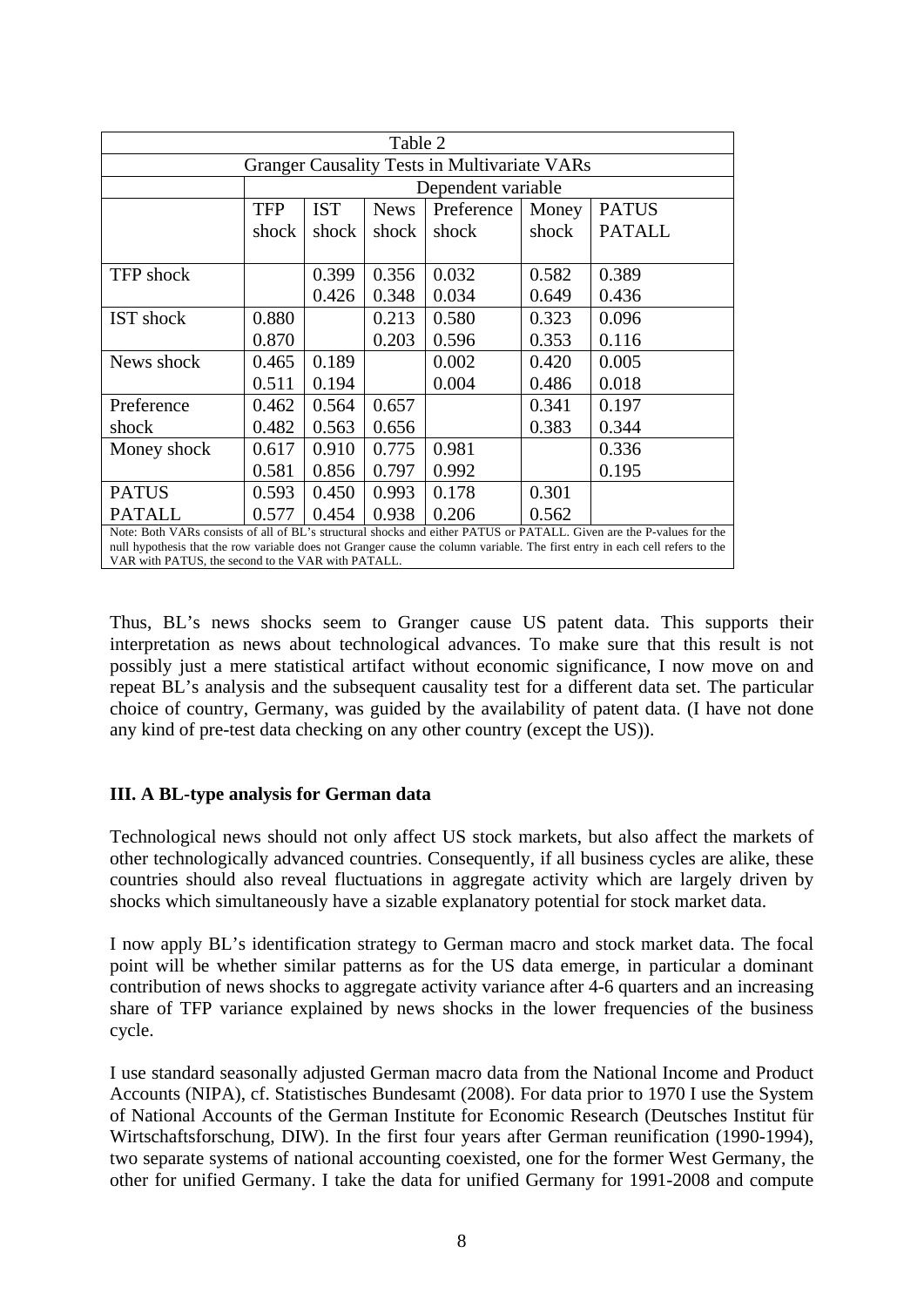data for a fictitiously unified Germany prior to 1991 by applying the pre-1991 West German growth rates of each variable to the respective level in the first quarter of 1991.

I use real gross domestic product *y*, real gross private fixed investment *i* and hours of the economically active population *h* from Statistisches Bundesamt (2008), Tables 2.3.2 and 2.1.7. All variables are in logs and in per capita form using the population series in Table 2.1.6 from the same source. TFP data *tfp* are constructed using *y, h* and data on capital the capital stock<sup>5</sup> (Statistisches Bundesamt, series 111101). I multiply the capital stock by the capacity utilization rate in manufacturing drawn from the OECD's Main Economic Indicators, series 122961DSA. The capital share is set at 0.30, the NIPA sample mean.

The inverse of the real price of gross private fixed investment *pi* is the log-difference of the NIPA deflator for consumption and the respective NIPA investment price index. Real per capita stock prices *sp* are derived as the log-difference between the main German stock price index (DAX), the population series and the NIPA consumption deflator. The data source for stock prices and short-run nominal interest rate (daily money rate in Frankfurt) is the German Central Bank (Deutsche Bundesbank, series WU3141 and ST0101, respectively). The sample size is 1966.1-2007.4 for all variables.

Our first set of results is based on the five variable system consisting of *tfp, pi, sp,* an activity measure (either investment *i* or output *y*) and *int*. The only deterministic series in the VAR is a constant. If the activity is x, we call this the NIPA  $x$  system. Using Akaike's information criterion (AIC) to determine the appropriate lag length, two lags (in levels) are recommended for both NIPA\_i and NIPA\_y. Other lag length selection criteria (e. g. Schwarz, Hannan-Quinn, Final Prediction Error) also recommend two or even fewer lags and thus just one lag in differences. As this seems to be a very parsimonious specification for quarterly data, I estimate the system in differences with one additional lag, i. e. two lags. While this is not the optimal choice in terms of information criteria, the estimate is consistent if the true lag length is indeed one (in differences). Moreover, the additional lag increases the likelihood that all relevant autocorrelation in the data is captured in the systematic part of the vector autoregression.

Turning to cointegration properties, one might expect from theory that the NIPA systems are driven by two stochastic trends representing disembodied and investment-specific technical progress. Johansen tests for cointegration, however, find only two cointegrating vectors for NIPA\_i and NIPA\_y. To make my results as much as possible comparable with BL's, I assume the existence of a third cointegrating vector. Moreover, this fits well with the idea of two stochastic trends in all systems. As compared to the alternative assumption of two cointegrating vectors my treatment leads to a more general specification of short-run dynamics since the VECM will have a third error correction term (whose loading coefficient may be estimated as zero if this error correction term is unimportant). On the other hand, the specification is less general in terms of the long-run properties, since the long-run multiplier matrix is restricted to have rank two with three cointegrating vectors rather than rank three with two cointegrating vectors. Given the considerable structural change in the sample (German reunification 1990, introduction of the Common European Market in 1992, introduction of European Monetary Union in 1999) it seems reasonable to have the choice of long-run equilibrium properties guided by theoretical considerations rather than taking data properties at face value.

 ${}^{5}$ Capital stock data are available only at annual frequency. They are converted to quarterly data assuming constant growth rates in each year.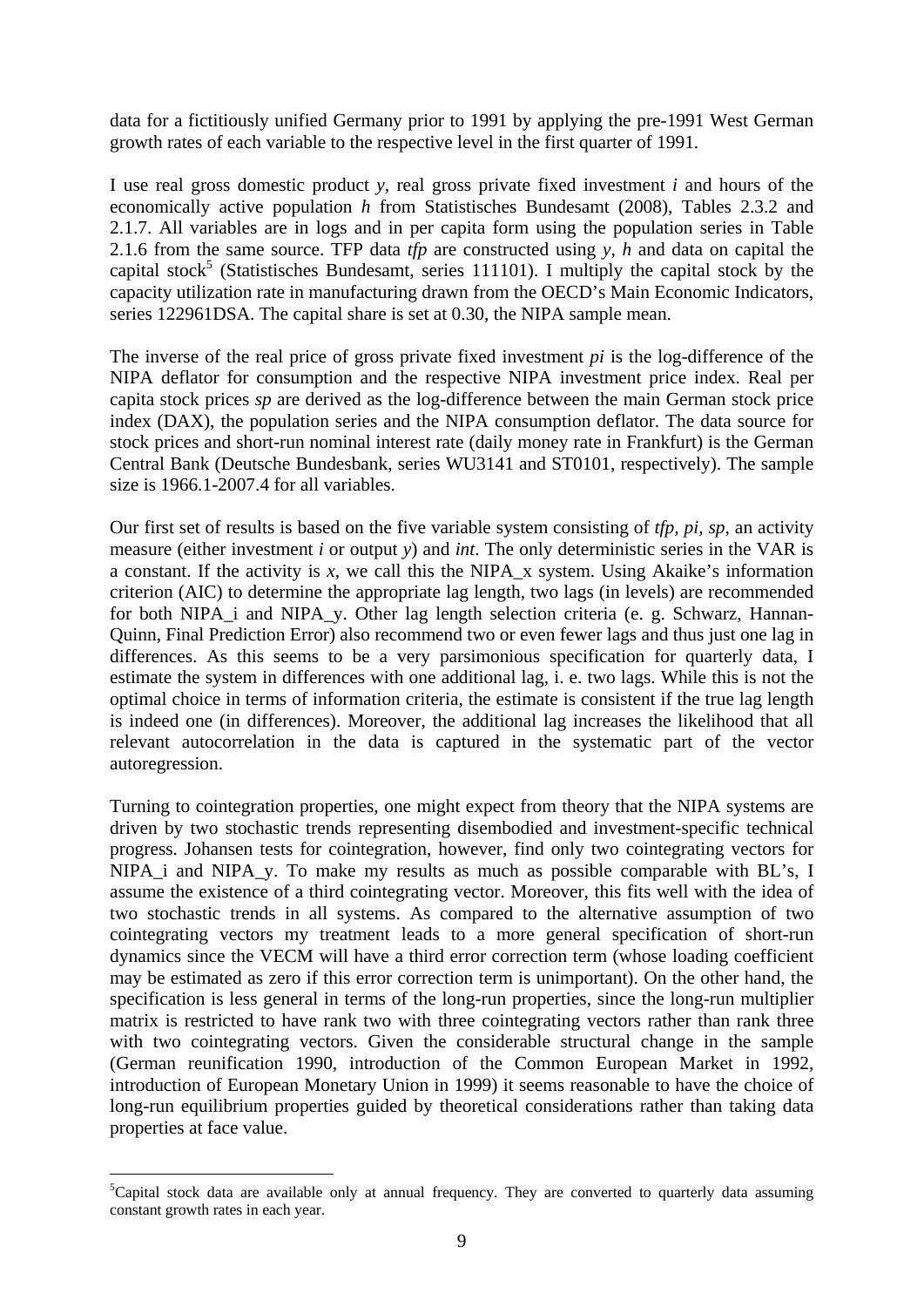I proceed by estimating a vector error correction model (VECM) for the NIPA\_i system, which will be my benchmark. Note that BL took hours as the activity measure for the benchmark system, but this seems not advisable for German data, since the highly regulated German labor market gives rise to sizable labor hoarding behavior. Thus hours (a series with a strongly negative trend in German data) are likely to be a distorted and thus inadequate measure of economic activity. The converse is true for output but I prefer investment as the benchmark measure since *tfp* is a residual of the output series and this typically affects the results of variance decompositions in the sense that a certain share of output variance tends to be explained by TFP shocks *by construction*. Nevertheless, results for NIPA\_y will be given as a robustness check.

## a) Identification ID1

I begin by estimating a structural decomposition of the VECM $<sup>6</sup>$  using identification scheme</sup> ID1. The variables are ordered as *tfp, pi, sp, i, int.* I compute impulse responses (IR) and forecast error variance decompositions (FEVD).

The FEVDs, cf. Figure 3, show the contributions of the identified structural shocks to the forecast error variances of each dependent variable over a business cycle horizon of 32 quarters. In discussing the results, I refer to the shocks as the surprise TFP, surprise IST, news, preference and monetary shock.

The most interesting findings from the FEVDs are the following: First, the two major shocks for investment are the news shock and the preference shock. Together they account for more than 70% of investment variance across all horizons. The preference shock is most important for short horizons while the news shock dominates the long business cycle horizons, where, eventually, it becomes more important than all other shocks taken together. Monetary shocks are unimportant. Surprise TFP shocks contribute about 20% of investment variance on impact and gradually less as time goes by. Surprise IST shocks explain a relatively constant share of roughly 15% of investment variance for horizons longer than two years but are unimportant on impact. Note that these results are very similar to BL's results for NIPA\_i. The main difference is that the variance share explained by the TFP shock is almost zero on impact in the US data (and gradually increasing). For longer horizons, however, the investment FEVDs of German and US data are surprisingly similar.

Second, stock prices are almost exclusively driven by the news shock, even more than in the analogous FEVD of BL. It is remarkable that "fundamentals" as represented by surprise TFP and IST shocks seem to be mostely unimportant for stock prices. TFP shocks do not play any role at all and the importance of IST shocks is limited a little over 10% at the long end of the business cycle horizon. This suggests that most technological innovations are known to stock market traders before they are actually implemented. Third, the FEVDs in fact show that news shocks contribute up to 50% of the variance of *tfp* at business cycle horizons, and this share increases further as time goes by, for instance, it is 70% after 15 years. Again, this finding is essentially the same as in BL. But unlike in the US data the German news shock seems to also have a (still somewhat tiny) long run effect on the IST measure, where it explains about 20% of the variance after eight years and more at even longer horizons.

Impulse responses in Figure 4 display the responses of each dependent variable row-wise with the columns representing the shocks. Responses are given for the first 32 quarters.

<sup>6</sup> I use the free Jmulti software, cf. www.jmulti.de.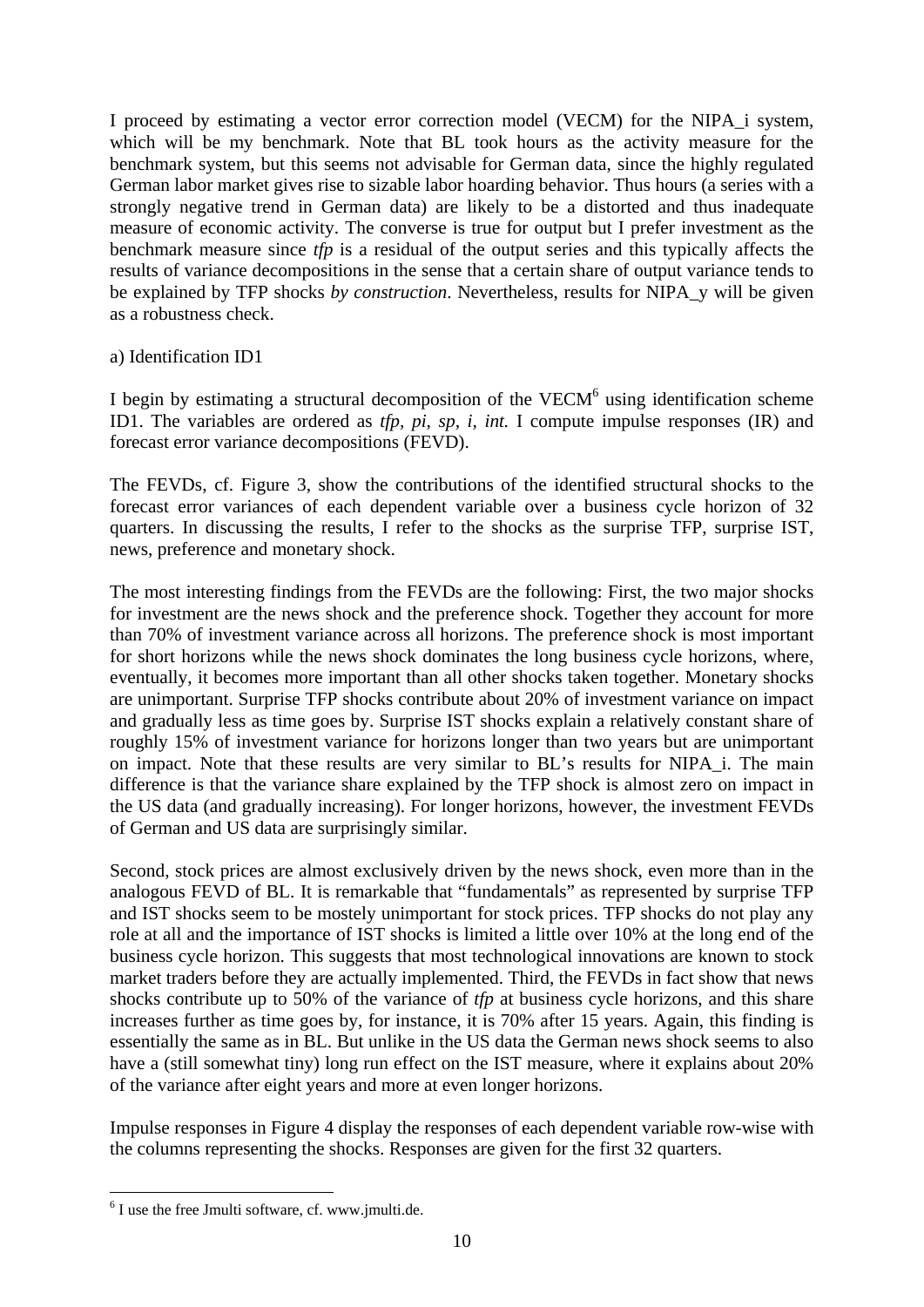Contractionary monetary policy shocks seem to have a temporary negative effect on investment as typically documented elsewhere in the literature. The effect sets in gradually, peaks after about two years and then phases off back to zero. The effect is small, however, relative to the responses to other structural shocks.

Preference shocks cause positive responses of investment and interest rates for about two years. News shocks seem to convey information about both TFP and IST growth that starts one or two years in the future. (BL found a similar result for TFP but not for IST.) Also, news shocks cause an expansion of investment not later than a year after the shock. (The point estimate is positive on impact, but significantly positive only after a year.) The long run effects of news shocks seem to be permanent. IST shocks also cause seemingly permanent effects on all variables (including, possibly, *tfp*), which is in line with my assumption that IST is a second stochastic trend of this system. By contrast, surprise TFP shocks seem to generate only temporary effects. This is what is to be expected if main technological advances manifest themselves as news shocks rather than as surprises.

I now move on to output as an alternative measures of activity, i. e. I replace investment by output as a robustness check. Selected results are displayed in Figure 5 and Figure 6. News shocks play a similar role in the variance of *tfp*, both qualitatively and quantitatively, as they do in NIPA\_i. They account for somewhat less of stock price variance than in NIPA\_i, but their share is still very large (about 80%). They again explain an increasing share of output variance which becomes fairly large at long horizons (more than 60% at 32 quarters). This is almost the same magnitude as in NIPA\_i for the variance of investment. In the short run the share of activity variance explained by surprise TFP shocks is quite a bit larger in NIPA\_y than in NIPA\_i (and the share of the preference shock is smaller). This is probably due to the fact that TFP is computed as a residual from the output series. IST shocks are fairly unimportant, but preference shocks are not, where the latter, again, have higher explanatory potential in the short run. Output variance explained by monetary shocks is negligible.

Turning to selected impulse responses given in Figure 6, we can see that, again, news shocks seem to have a strongly significant positive long-run effect on *tfp*. Moreover, news shocks have significant positive effects on output as the activity measure. The effect may set in immediately, possibly because the availability of a new technology requires resource usage for implementation and reorganisation. It becomes significant after about a year. Surprise TFP shocks have some, possibly only transitory, effect on output. This effect as well as the effect of preference shocks is more important in the short run than in the long run. Contractionary monetary policy shocks cause a tiny, marginally significant negative reaction of output which has the typical shape of an activity response to monetary policy shocks.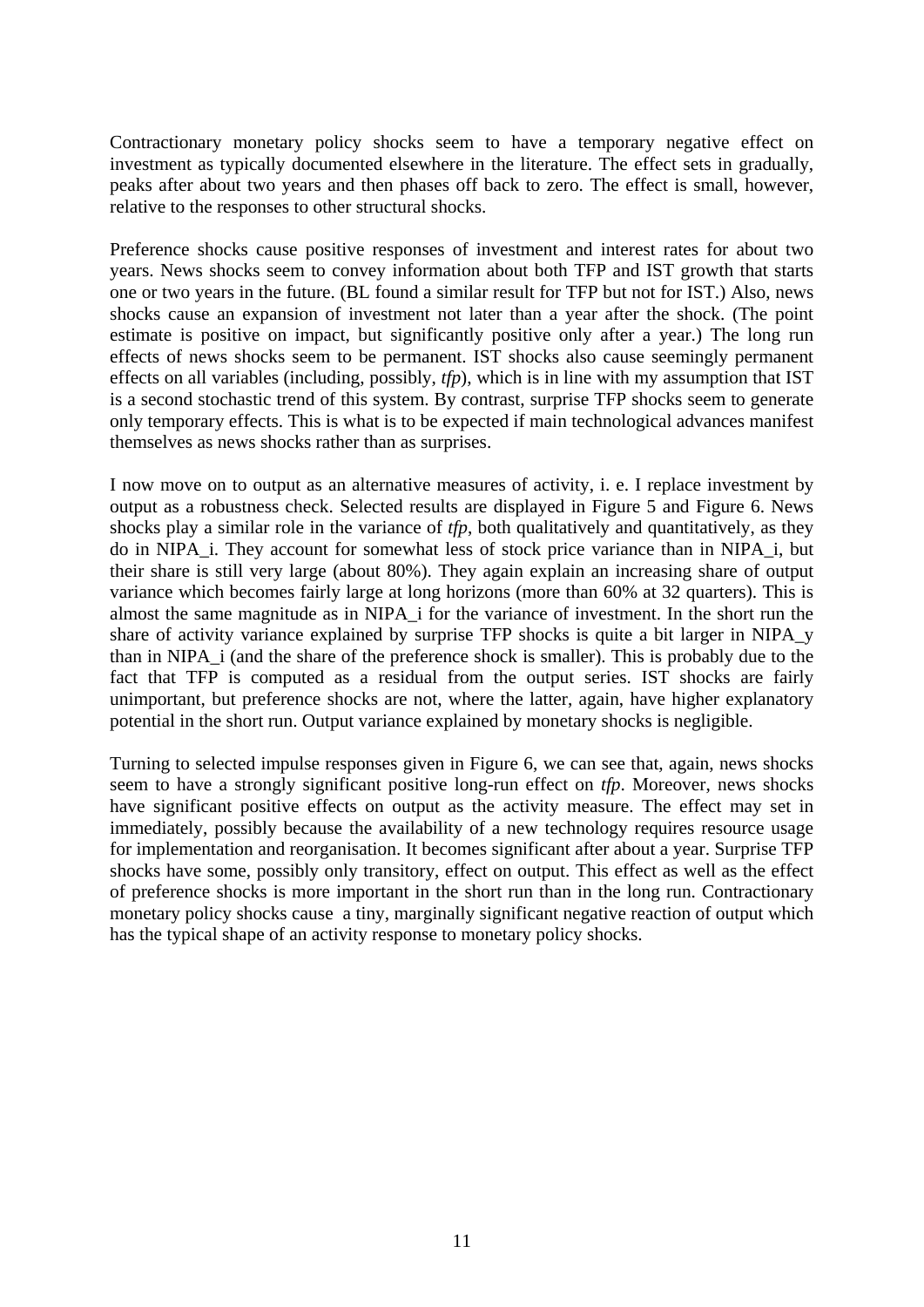Figure 3 FEVDs of the NIPA\_i System, identification ID1







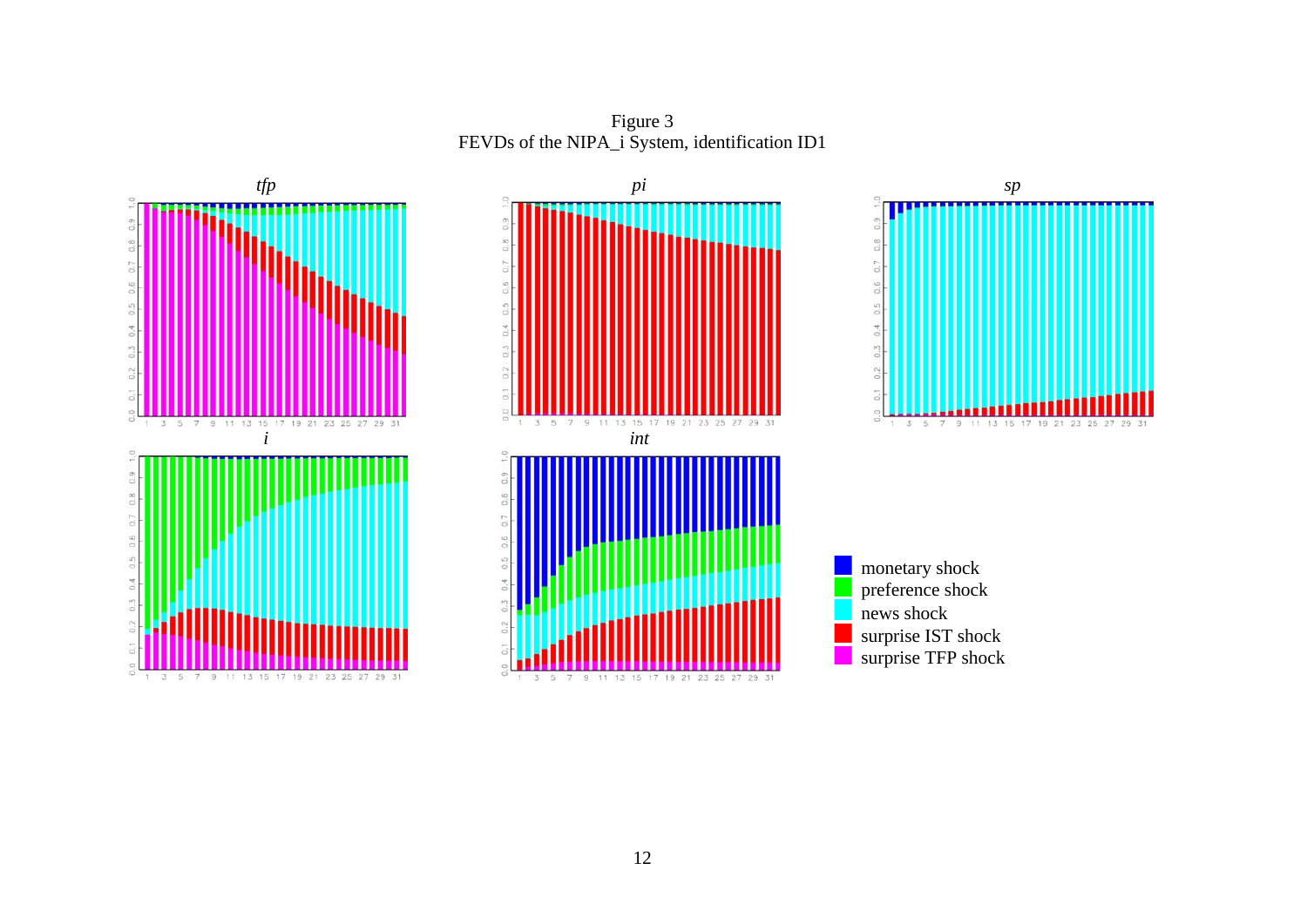

Figure 4: Impulse responses of NIPA\_i, identification ID1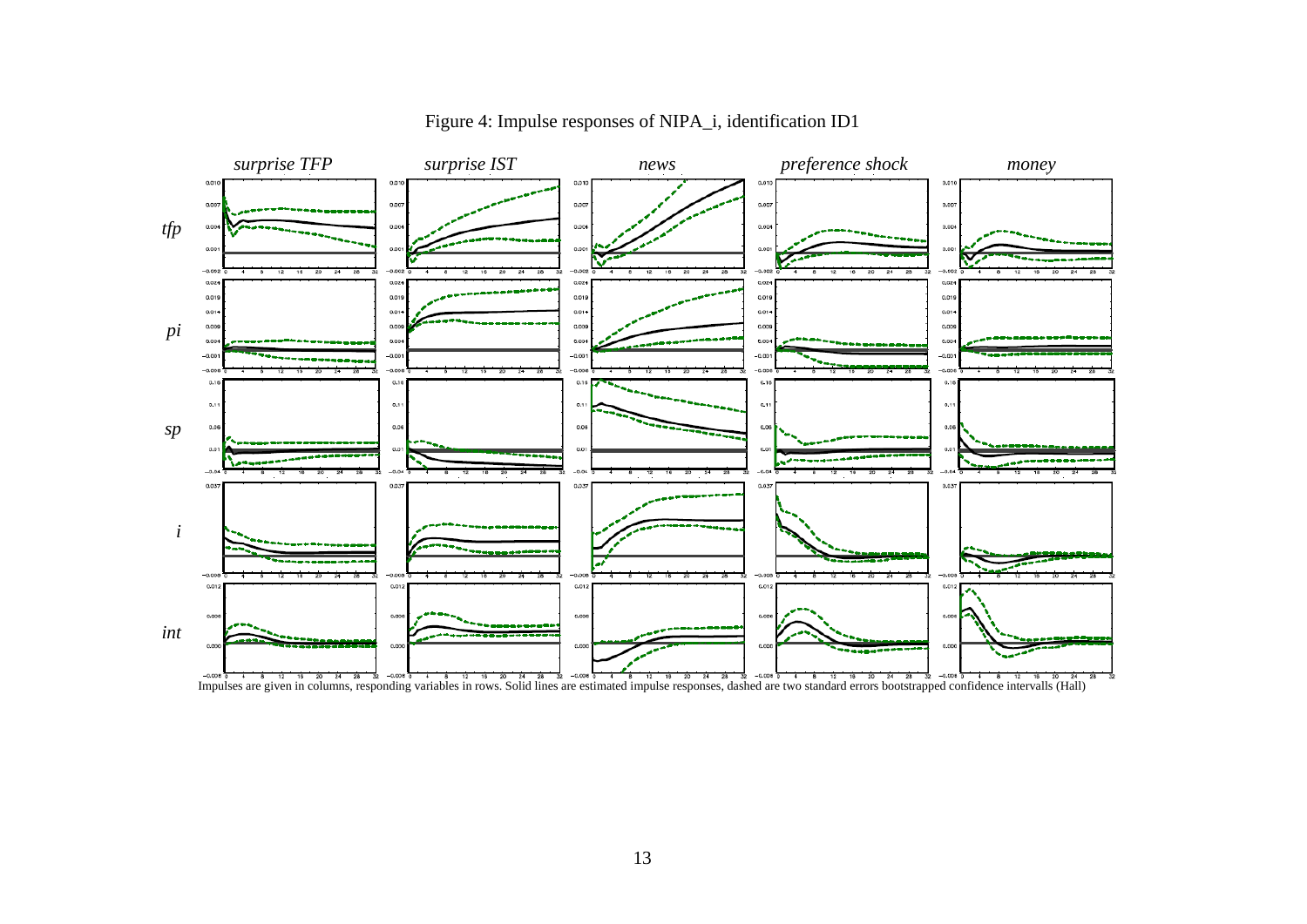Figure 5 Selected FEVDs of variables in NIPA\_y, identification ID1



Figure 6: Selected Impulse Responses for NIPA\_y, identification ID1 Responses of TFP (columns 1-2) and Activities (columns 3-6) to shocks indicated on columns



Impulses are given in columns, responding variables in rows. Solid lines are estimated impulse responses, dashed are two standard errors bootstrapped confidence intervalls (Hall)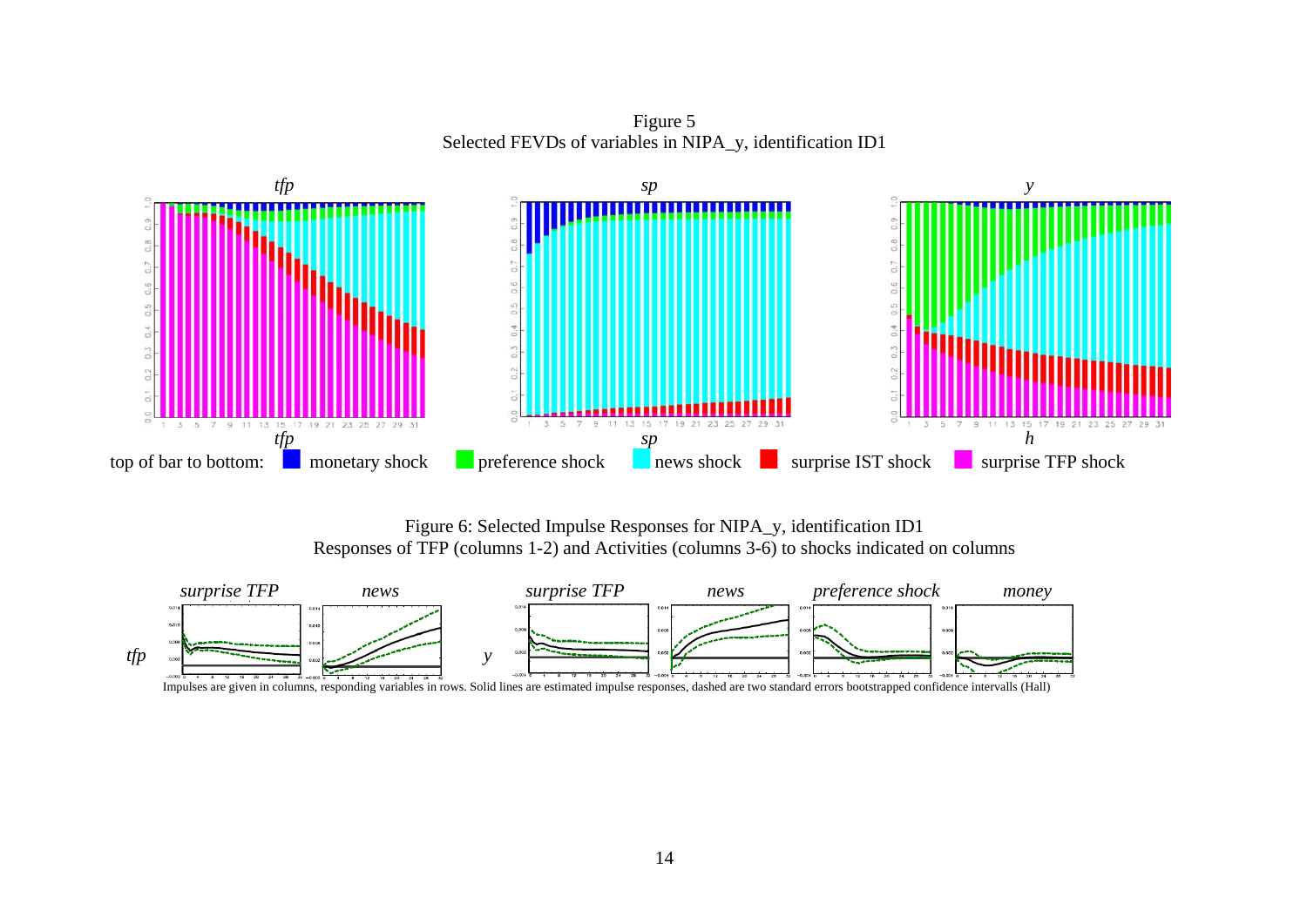#### b) Identification ID2

BL study an alternative identification scheme which relies more on long-run restrictions than ID1. The reasoning is that the relative price of investment may not be an appropriate measure of IST if the economy is subject to certain short-run frictions such as investment adjustment costs. It is therefore desirable to lift the restrictions in the second row of *B* and impose three additional restrictions on the long-run matrix *L* instead. They therefore suggest an identification scheme ID2 with the following properties:

$$
B = \begin{pmatrix} * & 0 & 0 & 0 & 0 \\ * & * & * & * & * \\ * & * & * & * & * \\ * & * & * & * & 0 \\ * & * & * & * & * \end{pmatrix}, \quad L = \begin{pmatrix} * & 0 & * & 0 & 0 \\ * & * & * & 0 & 0 \\ * & * & * & * & * \\ * & * & * & * & * \end{pmatrix} \tag{4}
$$

I will not discuss the reasoning behind this set of restrictions but rather refer the interested reader to BL. For the German data set, a structural decomposition of the benchmark system NIPA\_i using identification scheme ID2 leads to results very similar to those obtained under ID1, cf. Figures 7 and 8. The main (but inessential) differences are that under ID2 the news shock does not explain almost 100% of stock price variance but typically something around 70%, with the rest of the variance being attributed to the surprise IST shock. In the variance of investment, however, the IST shock is less important under ID2 than under ID1, in fact, it is negligible. The explanatory power of the news shock for investment variance is even larger under ID2 than under ID1.

For NIPA\_y I also find qualitatively the same results under ID2 as under ID1. (To save space, these are not given in the paper, but available upon request.) Hence the analysis of the German sample not only delivers much the same type of results as the analysis of the US sample, is also seems to be similarly robust with respect to different identification schemes.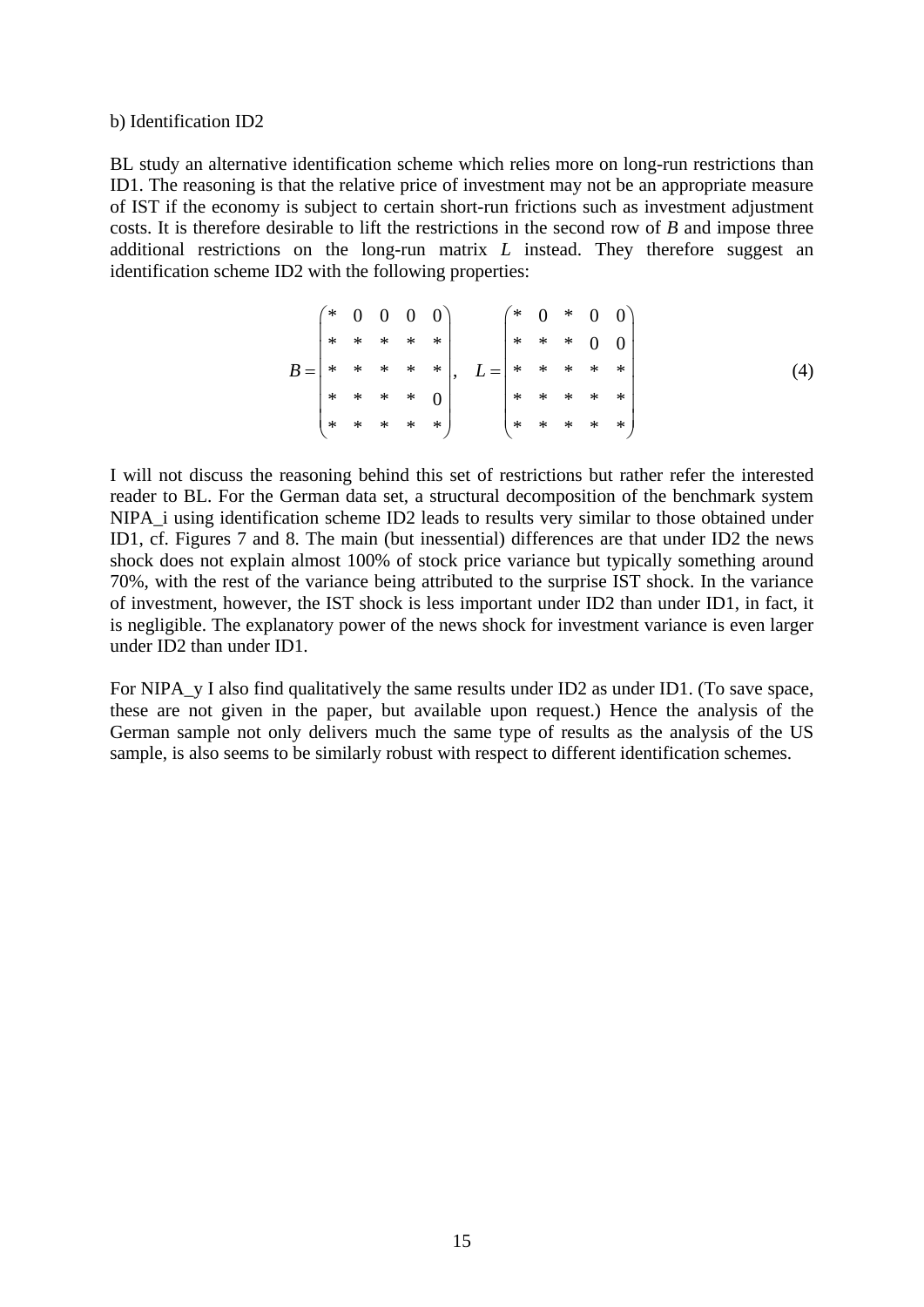Figure 7 FEVDs of variables in NIPA\_i, identification ID2



Figure 8: Selected Impulse Responses for NIPA\_i, identification ID2 Responses of TFP (columns 1-2) and Investment (columns 3-6) to shocks indicated on columns



Impulses are given in columns, responding variables in rows. Solid lines are estimated impulse responses, dashed are two standard errors bootstrapped confidence intervalls (Hall)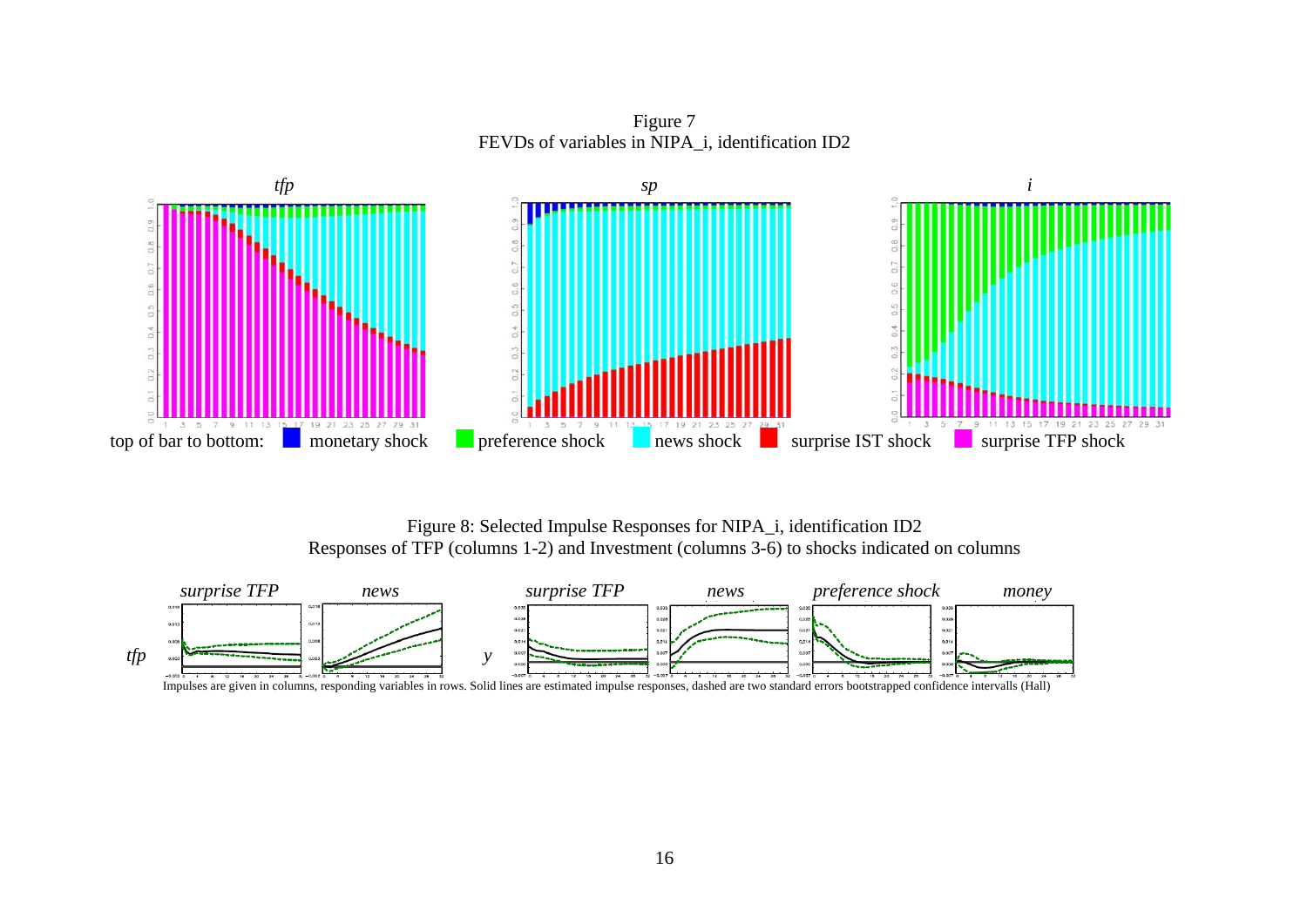# **IV. Do German news shocks Granger-cause German patent data?**

One might argue that the existence of an international business cycle and the linkages between capital markets in the US and in Europe imply that macroeconomic time series on both sides of the Atlantic are correlated and that the same holds for stock price indices. While there may be some truth about this, it is unclear how strong this argument is, since the synchronization between US and continental European countries' business fluctuations is far from perfect. Also, stock markets, while certainly not independent, tend to display major idiosyncracies in Europe vis-á-vis the US. But even if there were a sufficiently strong correlation between Germany and the US for macro and stock market data, it is likely that this property does not carry over to the number of granted patents in these two countries.

I thus follow the path laid out in Section II. German patent data (in yearly frequency) have recently been published by Jungmittag and Grupp (2006), see also Haertel and Lucke (2008). As in the US, two measures of *granted* patents are available: the number of patents granted to German applicants (PATGG) and the total number of patents granted (PATGALL). For the maximum common sample (1963-1999), the correlation between PATUS and PATGG (i. e. patents granted to domestic residents) is 0.28 and between PATALL and PATGALL (i. e. patents granted to total applicants) it is -.39. This suggests that similar patterns found in applications using US and German patent data are not due to linkages between the two countries but to other, systematic reasons.

Again, it is an open issue when exactly technological innovations become publicly known. By German law, however, any invention which seeks patent protection has to be described in the patent application which must be sufficiently detailed to be understood by a knowledgeable person. The patent agency will publish the patent application not later than 18 months after it has been submitted. This usually happens before a decision has been reached and a patent is granted or refused. Hence, technological innovations are, in general, publicly known before a patent is granted.

The natural hypothesis to test for is thus a possibly causal effect of news shocks on granted patents. Reverse causality (from patents to news) should not exist, since the patent applications (with technical descriptions) are typically known before the patent agency decides on granting a patent.

Since the patent data are available only in yearly frequency, I aggregate the structural shocks identified in the benchmark NIPA\_i system by summing the quarterly values to annual frequency. I then estimate bivariate VARs for one of the two measures of granted patents and one of the five structural shocks indentified in the benchmark NIPA\_i under identification ID1. The lag length of the VARs is data-determined by the Akaike information criterion. With very few exceptions, the lag length is one in the bivariate VARs.

Table 3 contains the results of this exercise. I find that both the IST shock and the news shock seem to Granger-cause patents. No other structural shock does, nor is there evidence of reverse causation. Exactly the same results are obtained if the structural shocks from NIPA\_y are used. The P-values of the significant statistics are even lower for these shocks, e. g. the effect of news shocks on PATGALL is significant in this case<sup>7</sup>. Thus, in sum, both news and IST shocks seem to Granger-cause granted patents in Germany. For the news shocks, it is

 $7$  Results for NIPA\_y are suppressed in the paper but are available upon request.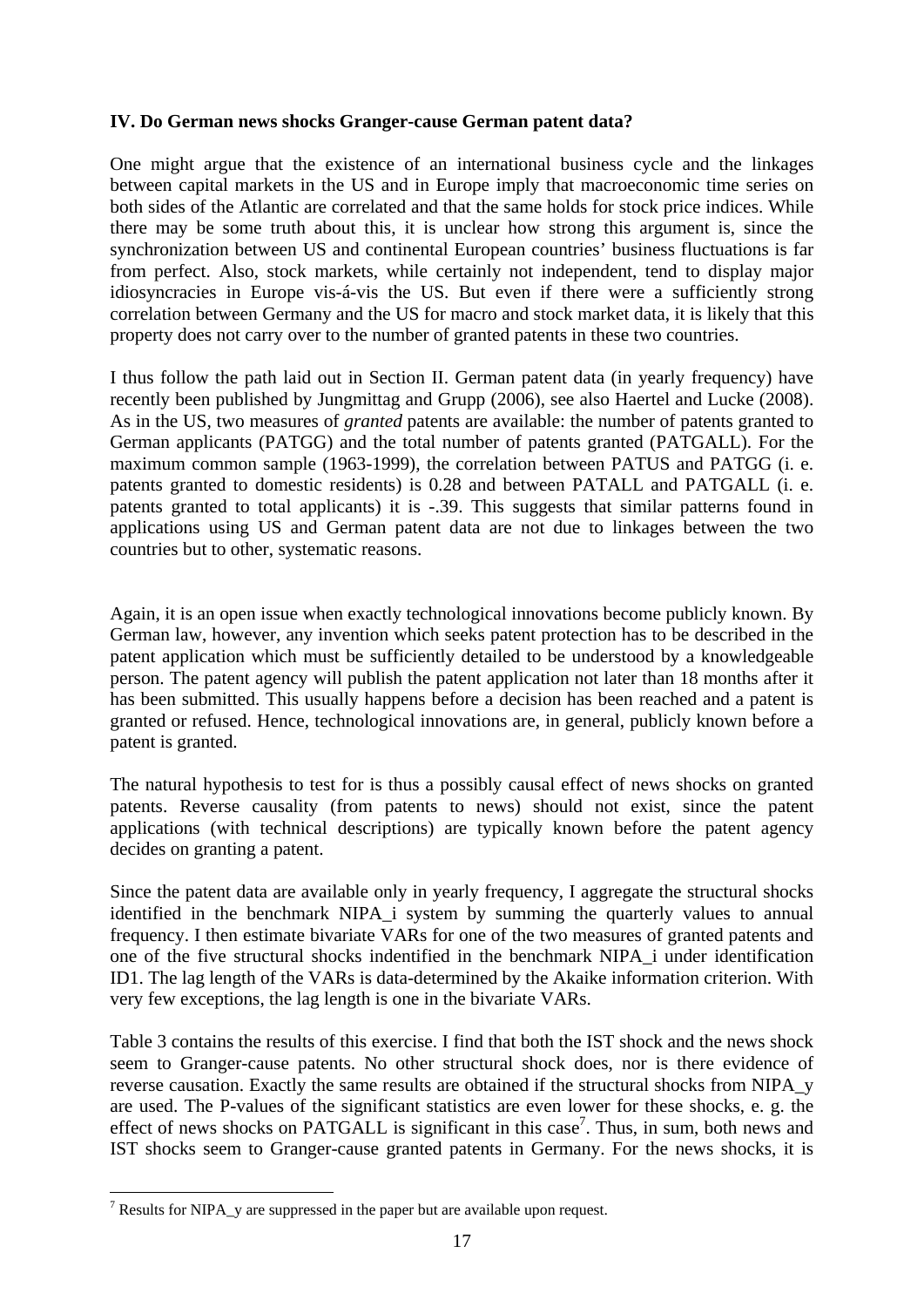remarkable that this is the same type of result as found in the US data. For IST shocks there is no analogous finding for the US, but the result itself is, of course, quite plausible, as surprise advances in embodied technology should typically also give rise to subsequent grants of patents.

Multivariate VARs comprising one of the patent measures and all of the structural shocks lead to the same conclusion, cf. Table 4. The news shock and the IST shock are found to be Granger-causal for both patent measures even if many other possibly explanatory variables are at hand. With one exception all other statistics are insignificant at the 5% level. The exception is truely an exception because this statistic is not significant if NIPA\_y residuals are used. However, the Granger-causal effect of news and IST shocks is consistently found also if these alternative measures of structural shocks are used, while no other statistic is significant in the NIPA\_y case.

| Table 3                                                                                                                                                                                                                                                                                                         |                    |            |             |            |       |                |  |
|-----------------------------------------------------------------------------------------------------------------------------------------------------------------------------------------------------------------------------------------------------------------------------------------------------------------|--------------------|------------|-------------|------------|-------|----------------|--|
| Granger Causality Tests in Bivariate VARs: NIPA_i under ID1                                                                                                                                                                                                                                                     |                    |            |             |            |       |                |  |
|                                                                                                                                                                                                                                                                                                                 | Dependent variable |            |             |            |       |                |  |
|                                                                                                                                                                                                                                                                                                                 | <b>TFP</b>         | <b>IST</b> | <b>News</b> | Preference | Money | <b>PATGG</b>   |  |
|                                                                                                                                                                                                                                                                                                                 | shock              | shock      | shock       | shock      | shock | <b>PATGALL</b> |  |
|                                                                                                                                                                                                                                                                                                                 |                    |            |             |            |       |                |  |
| <b>TFP</b> shock                                                                                                                                                                                                                                                                                                |                    |            |             |            |       | 0.522          |  |
|                                                                                                                                                                                                                                                                                                                 |                    |            |             |            |       | 0.720          |  |
| <b>IST</b> shock                                                                                                                                                                                                                                                                                                |                    |            |             |            |       | 0.000          |  |
|                                                                                                                                                                                                                                                                                                                 |                    |            |             |            |       | 0.005          |  |
| News shock                                                                                                                                                                                                                                                                                                      |                    |            |             |            |       | 0.023          |  |
|                                                                                                                                                                                                                                                                                                                 |                    |            |             |            |       | 0.060          |  |
| Preference                                                                                                                                                                                                                                                                                                      |                    |            |             |            |       | 0.828          |  |
| shock                                                                                                                                                                                                                                                                                                           |                    |            |             |            |       | 0.818          |  |
| Money shock                                                                                                                                                                                                                                                                                                     |                    |            |             |            |       | 0.297          |  |
|                                                                                                                                                                                                                                                                                                                 |                    |            |             |            |       | 0.341          |  |
| <b>PATGG</b>                                                                                                                                                                                                                                                                                                    | 0.165              | 0.375      | 0.732       | 0.191      | 0.700 |                |  |
| <b>PATGALL</b>                                                                                                                                                                                                                                                                                                  | 0.235              | 0.093      | 0.083       | 0.135      | 0.576 |                |  |
| Note: Each VAR consists of one of NIPA_i's structural shocks and either PATGG or PATGALL. Given are the P-values<br>for the null hypothesis that the row variable does not Granger cause the column variable. The first entry in each cell refers<br>to the VAR with PATGG, the second to the VAR with PATGALL. |                    |            |             |            |       |                |  |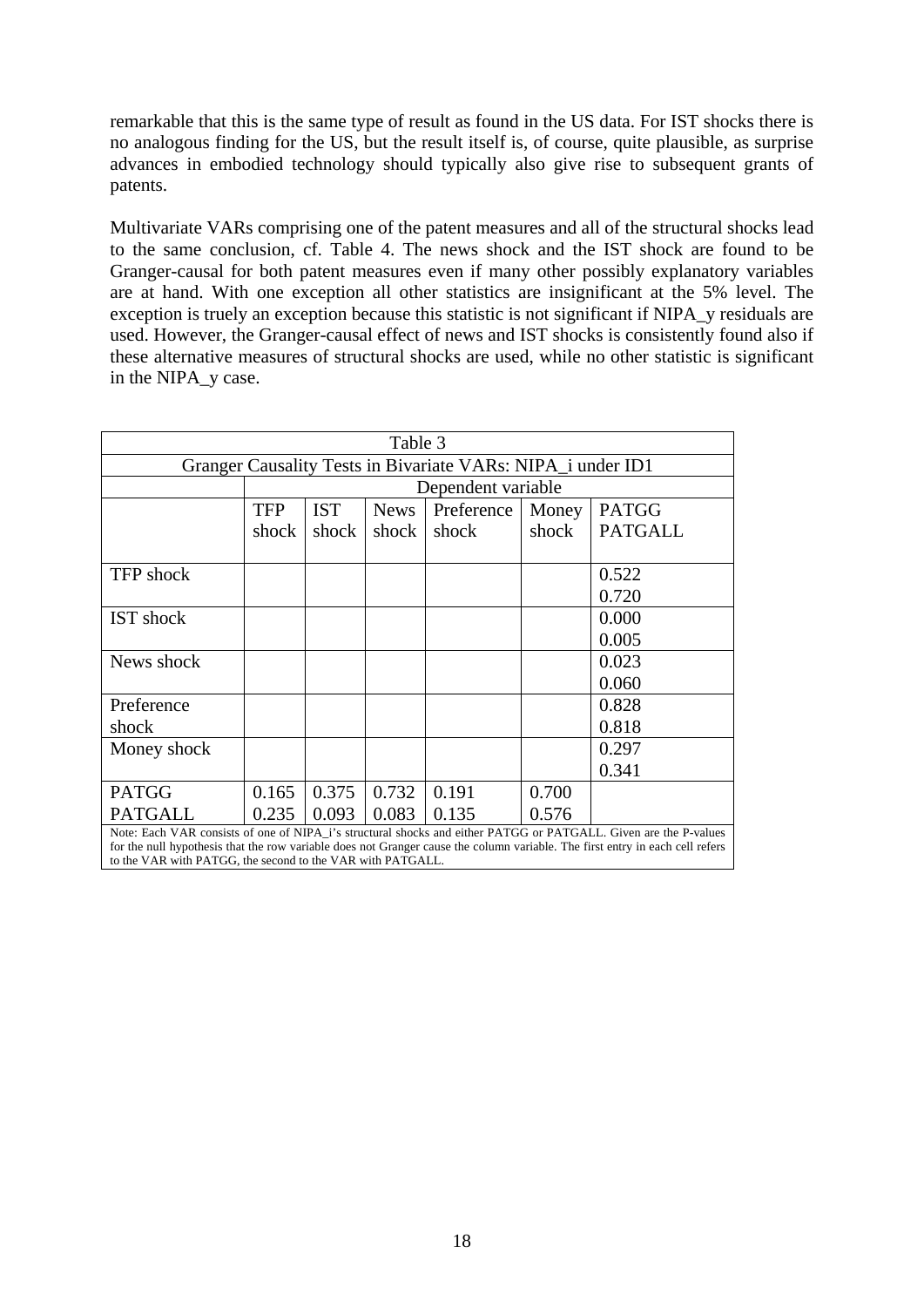| Table 4                                                                                                                                                                                                                                                                                                          |                    |            |             |            |       |                |  |
|------------------------------------------------------------------------------------------------------------------------------------------------------------------------------------------------------------------------------------------------------------------------------------------------------------------|--------------------|------------|-------------|------------|-------|----------------|--|
| Granger Causality Tests in Multivariate VARs: NIPA_i under ID1                                                                                                                                                                                                                                                   |                    |            |             |            |       |                |  |
|                                                                                                                                                                                                                                                                                                                  | Dependent variable |            |             |            |       |                |  |
|                                                                                                                                                                                                                                                                                                                  | <b>TFP</b>         | <b>IST</b> | <b>News</b> | Preference | Money | <b>PATGG</b>   |  |
|                                                                                                                                                                                                                                                                                                                  | shock              | shock      | shock       | shock      | shock | <b>PATGALL</b> |  |
|                                                                                                                                                                                                                                                                                                                  |                    |            |             |            |       |                |  |
| <b>TFP</b> shock                                                                                                                                                                                                                                                                                                 |                    | 0.826      | 0.807       | 0.963      | 0.696 | 0.486          |  |
|                                                                                                                                                                                                                                                                                                                  |                    | 0.679      | 0.922       | 0.998      | 0.760 | 0.950          |  |
| <b>IST</b> shock                                                                                                                                                                                                                                                                                                 | 0.715              |            | 0.855       | 0.531      | 0.259 | 0.000          |  |
|                                                                                                                                                                                                                                                                                                                  | 0.710              |            | 0.391       | 0.453      | 0.198 | 0.006          |  |
| News shock                                                                                                                                                                                                                                                                                                       | 0.195              | 0.699      |             | 0.173      | 0.924 | 0.012          |  |
|                                                                                                                                                                                                                                                                                                                  | 0.313              | 0.372      |             | 0.334      | 0.743 | 0.024          |  |
| Preference                                                                                                                                                                                                                                                                                                       | 0.632              | 0.509      | 0.216       |            | 0.694 | 0.827          |  |
| shock                                                                                                                                                                                                                                                                                                            | 0.722              | 0.408      | 0.987       |            | 0.737 | 0.586          |  |
| Money shock                                                                                                                                                                                                                                                                                                      | 0.368              | 0.325      | 0.922       | 0.700      |       | 0.129          |  |
|                                                                                                                                                                                                                                                                                                                  | 0.421              | 0.323      | 0.902       | 0.652      |       | 0.237          |  |
| <b>PATGG</b>                                                                                                                                                                                                                                                                                                     | 0.160              | 0.332      | 0.927       | 0.188      | 0.638 |                |  |
| <b>PATGALL</b>                                                                                                                                                                                                                                                                                                   | 0.463              | 0.060      | 0.032       | 0.205      | 0.376 |                |  |
| Note: Both VARs consists of all of NIPA_i's structural shocks and either PATGG or PATGALL. Given are the P-values<br>for the null hypothesis that the row variable does not Granger cause the column variable. The first entry in each cell refers<br>to the VAR with PATGG, the second to the VAR with PATGALL. |                    |            |             |            |       |                |  |

# **V. Conclusions**

The recent empirical literature on news shocks has tried to identify news from stock price data since the stock market is forward looking and probably highly efficient. However, almost any kind of news may affect stock prices and thus there is a priori no compelling reason to suppose that news are predominantly technological.

BL have presented some evidence which suggests that news explain an increasing share of TFP variance at long horizons. Based on this finding they conjecture that news shocks are mostly technological. This paper contributes three additional pieces of evidence which supports their interpretation: First, US news seem to be Granger-causal for increases in the number of granted patents. This matches well with the idea that news are news about inventions which give rise to various developments and appliances temporarily protected by patents. Second, structural decompositions of German macro data also uncover shocks which dominate stock market variance, explain a major share of activity variance and affect *tfp* with a sizable lag. The most suggestive interpretation of a shock with such properties seems to be a technological news shock. Third, the identified German news shocks Granger-cause German patent data in much the same way as US news shocks affect US patent data. Since the patent data series are virtually uncorrelated between the US and Germany, the Granger causality tests seem to be two independent pieces of evidence which lead to the same conclusion: News shocks are predominantly technological.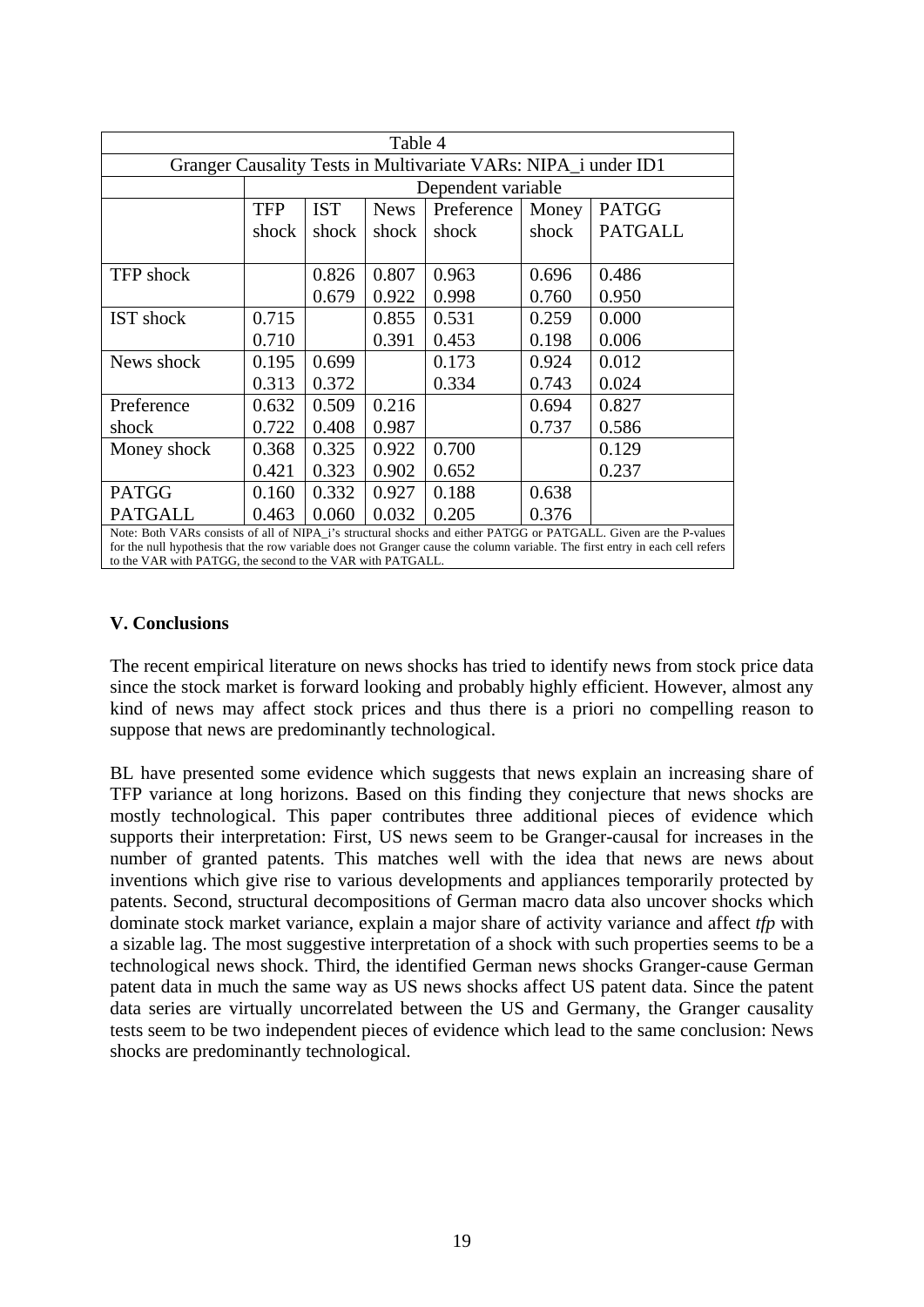### **References:**

- Amisano, G., and Giannini, C., (1997): *Topics in Structural VAR Econometrics*, 2<sup>nd</sup> edition, Springer Verlag, Berlin.
- Bagliano, F. C., Favero, C. A. (1998): *Measuring Monetary Policy with VAR Models: An Evaluation*, European Economic Review 42, pp. 1069-1112.
- Beaudry, P., and Lucke, B., (2010): *Letting Different Views about Business Cycles Compete,* NBER Macroeconomics Annual, pp. 413-455.
- Beaudry, P., and Portier, F., (2006): *Stock Prices, News and Economic Fluctuations*, American Economic Review, Vol. 96, pp. 1293-1307
- Beaudry, P., and Portier, F., (2007): *When can changes in expectations cause business cycle fluctuations in neo-classical settings?*, Journal of Economic Theory 135(1), pp. 458- 477.
- Blanchard, O. J., and Kiyotaki, N. (1987): *Monopolistic Competition and the Effects of Aggregate Demand,* American Economic Review 77, pp. 647-666.
- Blanchard, O., and Quah, D., (1989): *The Dynamic Effects of Aggregate Demand and Aggregate Supply Disturbances,* American Economic Review 79, pp. 655-673.
- Christiano, L. J., Eichenbaum, M., and Vigfusson, R., (2004): *The Response of Hours to a Technology Shock: Evidence Based on Direct Measures of Technology*, NBER Working Paper 10254.
- Cummins, J., and Violante, G., (2002): *Investment-Specific Technical Change in the United States (1947-2000): Measurement and Macroeconomic Consequences,* Review of Economic Dynamics 5, pp. 243-284.
- Fisher, J. D. M., (2003): *The Technology Shocks Matter,* Federal Reserve Bank of Chicago WP 2002-14, December 2003.
- Fisher, J. D. M., (2006): *The Dynamic Effects of Neutral and Investment-Specific Technology Shocks,* Journal of Political Economy 114, pp. 413-451.
- Galí, J., (1999): *Technology, Employment, and the Business Cycle: Do Technology Shocks Explain Aggregate Fluctuations?*, American Economic Review 89, pp. 249-271.
- Gordon, R., (1989): *The Measurement of Durable Goods Prices,* Chicago, University of Chicago Press.
- Greenwood, J., Hercovitz, Z., Krusell, P. (1997): *Long-Run Implications of Investment-Specific Technological Change*, American Economic Review, Vol. 87, No. 3, pp. 342- 362.
- Haertel, T., Lucke, B., (2008): *Do News Shocks Drive Business Cycles? Evidence from German Data,* Economics: The Open-Access, Open-Assessment E-Journal, Vol. 2, 2008-10. http://www.economics-ejournal.org/economics/journalarticles/2008-10
- Hall, B. H., Jaffe, A. B., Trajtenberg, M., (2001): *The NBER Patent Citations Data File: Lessons, Insights and Methodological Tools*, NBER Working Paper 8498.
- Jaimovich, N. and Rebelo, S., (2009): *Can News About the Future Drive the Business Cycle?*, forthcoming American Economic Review.
- Jungmittag, Andre and Grupp, Hariolf (2006): "*Dynamic Relationships Between Innovation Activities and per Capita Income in Germany 1951-1999 in Comparison to 1850-1913*", Jahrbücher für Nationalökonomie und Statistik, Band 226, Heft 2, pp. 180-207
- Lucke, B., (2008): *Identification and Overidentification in SVECMs,* Discussion Paper, University of Hamburg.
- Peretto, P. F., (1996): *Sunk Costs, Market Structure and Growth*, International Economic Review, 37(4), pp. 895-923.
- Statistisches Bundesamt (2008): *Volkswirtschaftliche Gesamtrechnungen, Fachserie 18, Reihe S.28*, Wiesbaden.